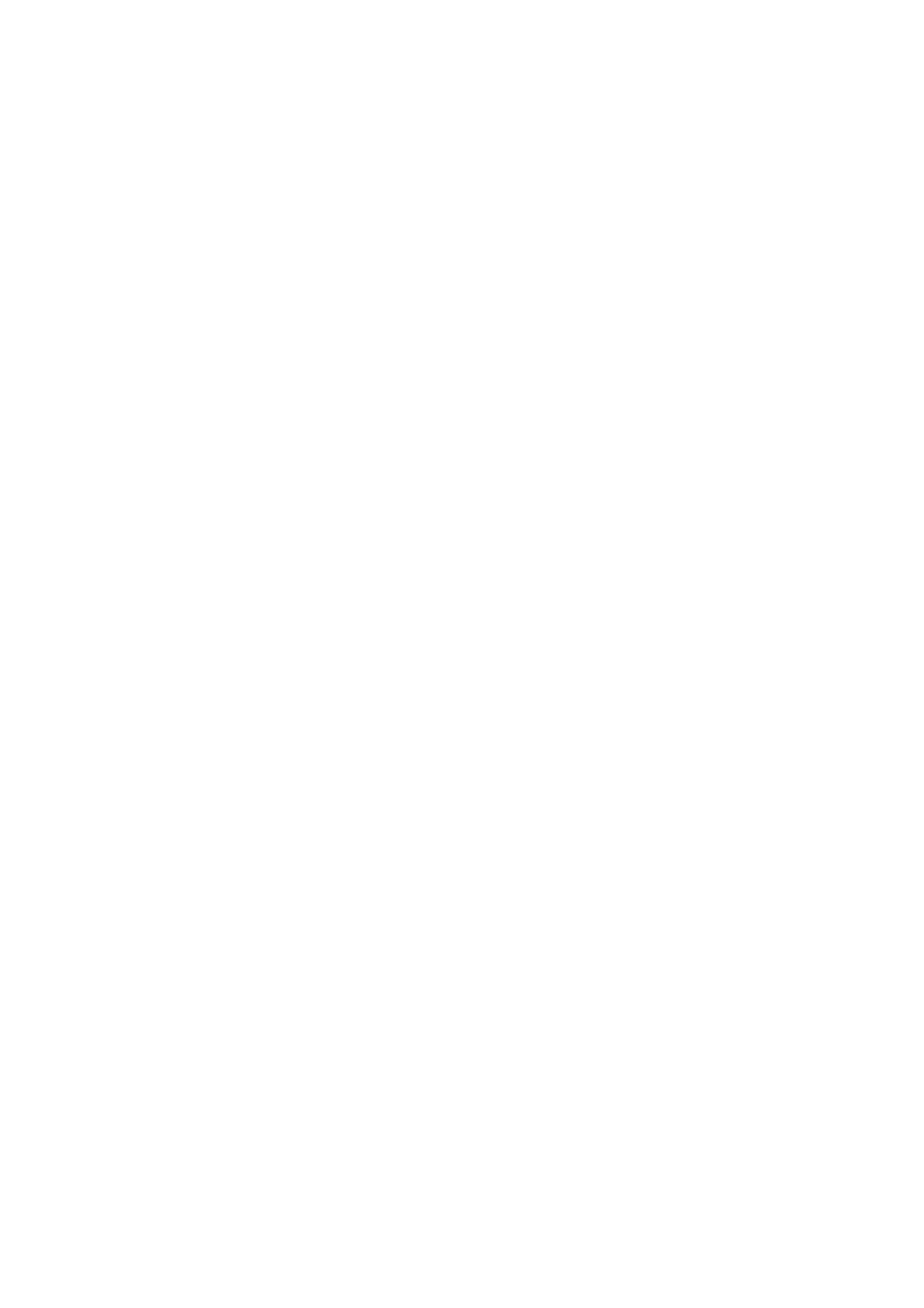

# **Table of Contents**

| 1                |                                                                     |                                                                                |  |
|------------------|---------------------------------------------------------------------|--------------------------------------------------------------------------------|--|
| $\overline{2}$   |                                                                     |                                                                                |  |
|                  | 2.1<br>2.2<br>2.3                                                   | COAG endorsement of Ministerial Council on Energy's agenda to phase out retail |  |
| 3                |                                                                     |                                                                                |  |
|                  | 3.1<br>3.2<br>3.3                                                   |                                                                                |  |
| $\boldsymbol{4}$ |                                                                     |                                                                                |  |
| 5                | 4.1<br>4.2<br>4.3<br>4.4<br>4.5<br>4.6<br>4.7<br>4.8<br>4.9<br>4.10 | Optional Green Power component to all new (or moving) residential tariffs 30   |  |
|                  |                                                                     |                                                                                |  |
|                  | 5.1<br>5.2<br>5.3                                                   |                                                                                |  |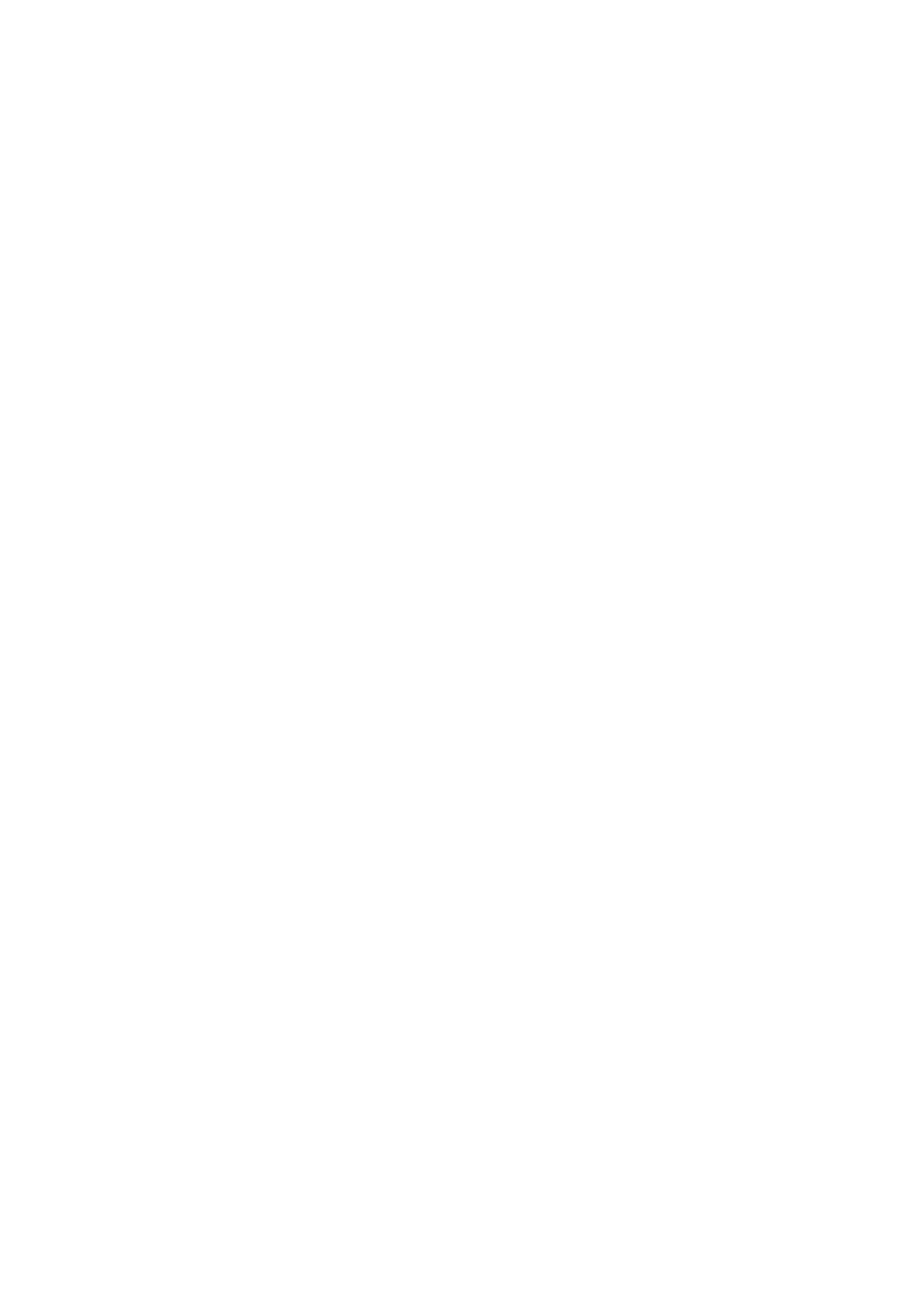# **1 INTRODUCTION**

Country Energy is pleased to provide this response to the Independent Pricing and Regulatory Tribunal (the Tribunal) Issue Paper regarding the Terms of Reference for the Review of Regulated Electricity Tariffs 2007 – 2010. The Review provides an opportunity to analyse the framework under which regulated retail prices are managed to ensure cost reflectivity.

Country Energy supports a form of regulation which aims to phase out retail price regulation. We believe that our proposed form of regulation discussed further in section 3 – Form of Regulation and Price Constraints will provide a mechanism to achieve the aim of the Terms of Reference. As stated previously, cost reflective regulated tariffs is a precursor to a buoyant and effective, competitive market for electricity in NSW.

In 2003 Country Energy proposed the Tribunal adopt a form of regulation that would allow the inequities arising from many outdated regulated tariffs to be resolved, and significant equity gains have since been achieved (including the recent removal of the overly complex distinctions between 'rural' and 'urban' customers). In 2007 we are seeking further changes to the form of regulation, taking the next steps to see the inequities finally eliminated over the next four years. This will ensure a strong path to full retail competition not retail price regulation. This, along with full and fair recognition of wholesale energy costs and other relevant costs, will also support a more commercially competitive retail energy market.

Whilst competition has been observed in the NSW market, the extent of competition between regional and metropolitan areas varies significantly. International and national experience shows that the level of regulated tariffs relative to market prices is the key determinant of how many eligible customers remain with regulated arrangements. If retailers are unable to commercially sustain sufficient discounts under competitive contracts, then their ability to acquire customers under competitive arrangements will be constrained.

Structural tariff reform is a priority for Country Energy. Without significant changes to current tariff structures, varied price impacts on customers will persist and the ability to achieve cost reflective pricing will be difficult. Country Energy's price levels are around three per cent below target levels with some current prices failing to recoup costs.

The current form of regulation has been successful in allowing majority pass through of network increase and the removal of certain inequities in Country Energy's regulated retail prices. During the current determination, cost reflectivity has also improved. However the various layers of price limits have impeded the ability to achieve the objectives of the target tariff.

Country Energy's intent is not to undermine the current retail price regulatory framework. In fact Country Energy believes that the 'target tariff' framework has been successful in starting to address the inequities, and has moved tariffs towards their target. Country Energy believes it is possible to retain, but significantly simplify, the target tariff framework.

Country Energy has commented on the items raised in the Issues Paper concerning the appropriate level for each of the costs mentioned in the issues paper. Our view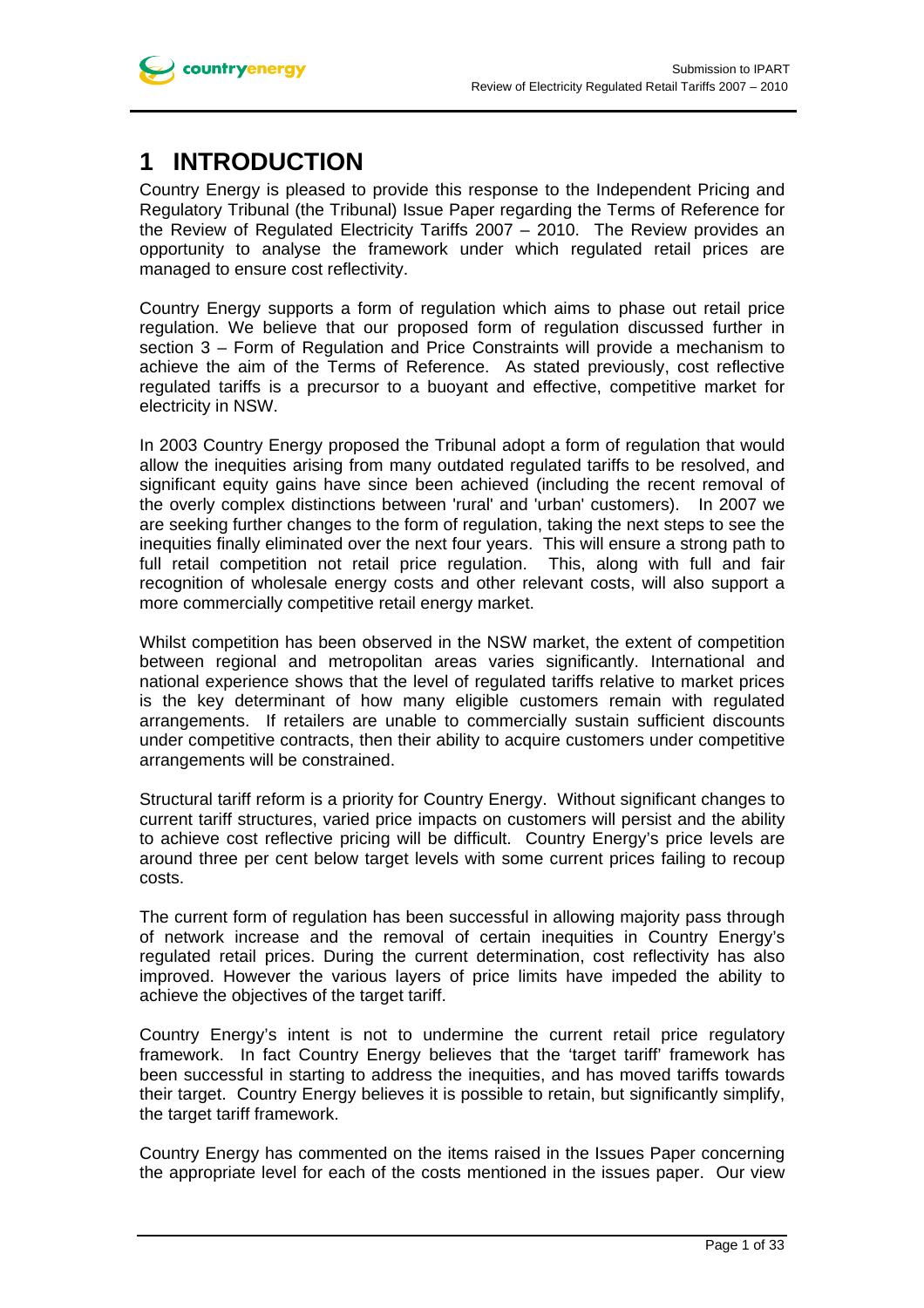concerning the level, inclusions and exclusions, and volatility are discussed in Section 4 and we look forward to further consideration of these matters with the Tribunal and their consultants.

This submission details Country Energy's position on a range of issues as outlined in the Terms of Reference. A summary of the key recommendations contained within the paper are provided below.

| <b>Section</b>                                         | <b>Key Recommendations</b>                                                                                                                                                                                                                                                                                  |  |  |
|--------------------------------------------------------|-------------------------------------------------------------------------------------------------------------------------------------------------------------------------------------------------------------------------------------------------------------------------------------------------------------|--|--|
| 2. Policy changes<br>that affect this<br><b>Review</b> | Country Energy recommends that the ETEF phase out<br><b>Side</b><br>be assumed at the start of the Determination and has<br>provided a process that would allow a transition without<br>intra-year price increases.                                                                                         |  |  |
|                                                        | ■ We agree with the need to phase out price regulation as<br>soon as is practical to ensure that the energy market in<br>NSW matures, but do not support the view that this is<br>possible until cost reflectivity of tariffs is attained.                                                                  |  |  |
| 3. Form of<br>regulation and<br>price constraints      | Country Energy is in favour of maintaining the $N + R$<br>model modified to allow the retailer greater flexibility in<br>the move to cost reflectivity.                                                                                                                                                     |  |  |
|                                                        | <b>Note 20</b> We also favour the removal of the customer bill<br>constraint and believe that this will assist the Tribunal in<br>addressing the key objectives of this review.                                                                                                                             |  |  |
|                                                        | If It is also a further tangible step in phasing out price<br>regulation.                                                                                                                                                                                                                                   |  |  |
| 4. Costs to be<br><b>Recovered</b>                     | <b>Country Energy is of the view that the appropriate cost</b><br>recovery for electricity purchases should be based on<br>the wholesale risks involved for a retailer to trade in the<br>competitive market.                                                                                               |  |  |
|                                                        | Country Energy is of the view there will be increased<br>load and price volatility to which we will be exposed<br>during and after the phasing out of the ETEF.                                                                                                                                             |  |  |
| 5. Miscellaneous<br>charges                            | Country Energy supports the approach that exists<br>currently for a dishonoured cheque fee. Country Energy<br>feels, however that it is only appropriate that similar<br>charges are allowed to be levied for direct debit<br>dishonours.<br>This would take on the nature of a<br>dishonoured payment fee. |  |  |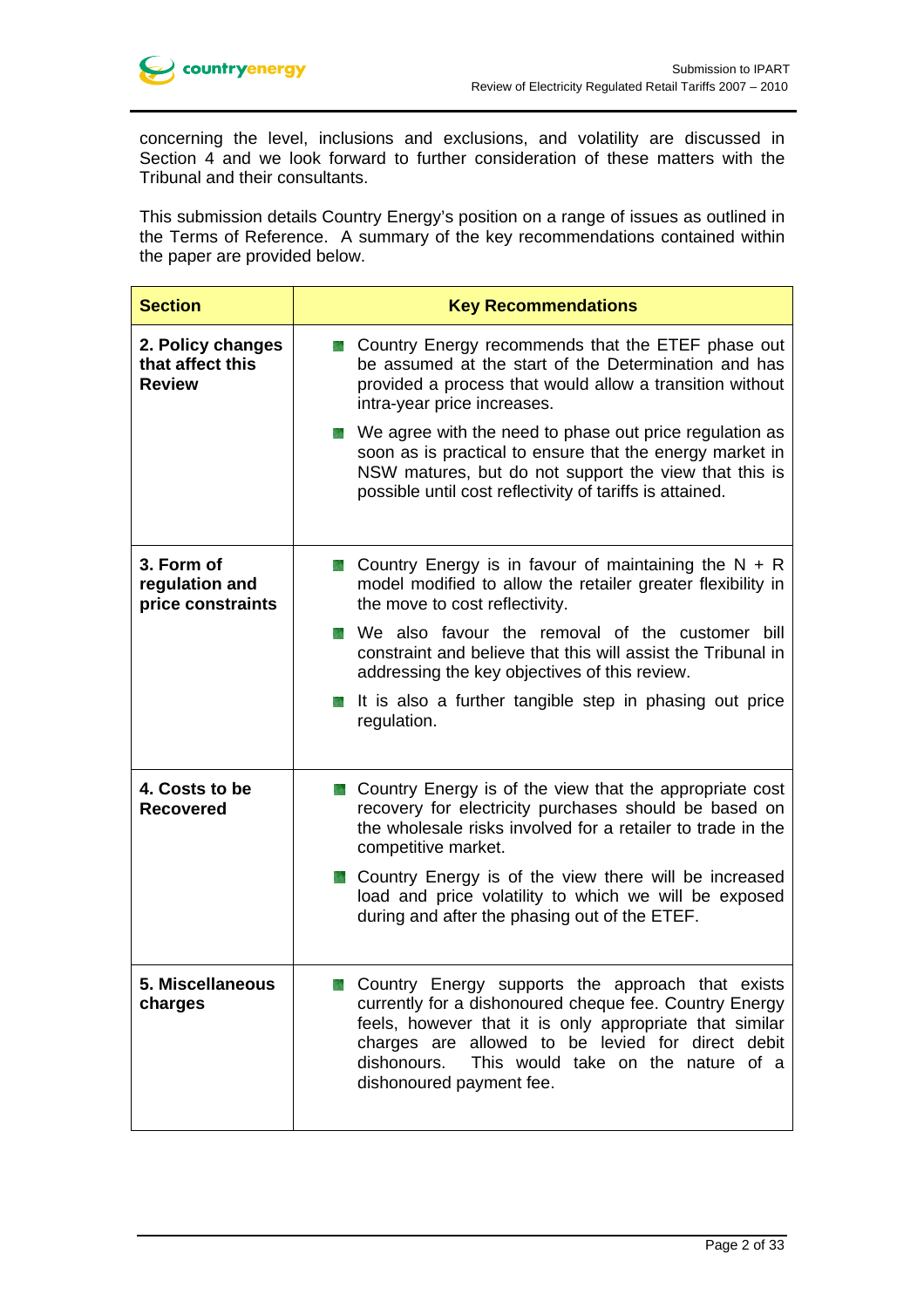# **2 POLICY CHANGES THAT AFFECT THIS REVIEW**

## *2.1 NSW Government's decision to phase out the ETEF*

#### *The Tribunal seeks comment on:*

► *Whether, for the purposes of establishing cost reflective tariff levels, it should consider the phasing out of the ETEF over a period of time or assume that the ETEF immediately ceases.* 

The phasing out of the ETEF provides some challenges for the management of regulated retail prices over the period of its removal. It is difficult to predict the changes that may occur with the significant growth of hedging instruments, risk management and transaction cost requirements.

Country Energy believes that the expected cost reflective price determined for 30 June 2010 should be established as the initial target levels at the commencement of the regulatory period. The transition to these target levels should undertake a phased approach during the period of the determination in the form of a smooth price path. This approach will achieve cost reflective prices whilst also limiting potential price shocks for customers.

There also needs to be a mechanism built in to ensure that movements which occur in the cost of electricity as the ETEF rolls off are included in the price movements. These movements may include significant increases in hedging instruments, risk management and transaction cost requirements.

The timetable for phasing out of ETEF requires a reduction of 20 per cent of regulated retail load supported by ETEF every six months from September 2008. Country Energy believes that to match these purchase cost changes to customer price changes is inappropriate and would represent a cumbersome process for Country Energy and its customers.

To adjust prices every six months as the ETEF load diminishes would place an unnecessary regulatory and administrative burden on retailers and would result in customers facing six price movements within three years. In addition the phasing out of ETEF is mismatched to other known changes in costs of the regulated retail tariff such as network prices. If prices were moved at each significant change in costs, consumers could be facing nine price movements in three years as shown below in Figure 1. This is clearly unacceptable.

### **Figure 1: Potential regulated Price review Timing**

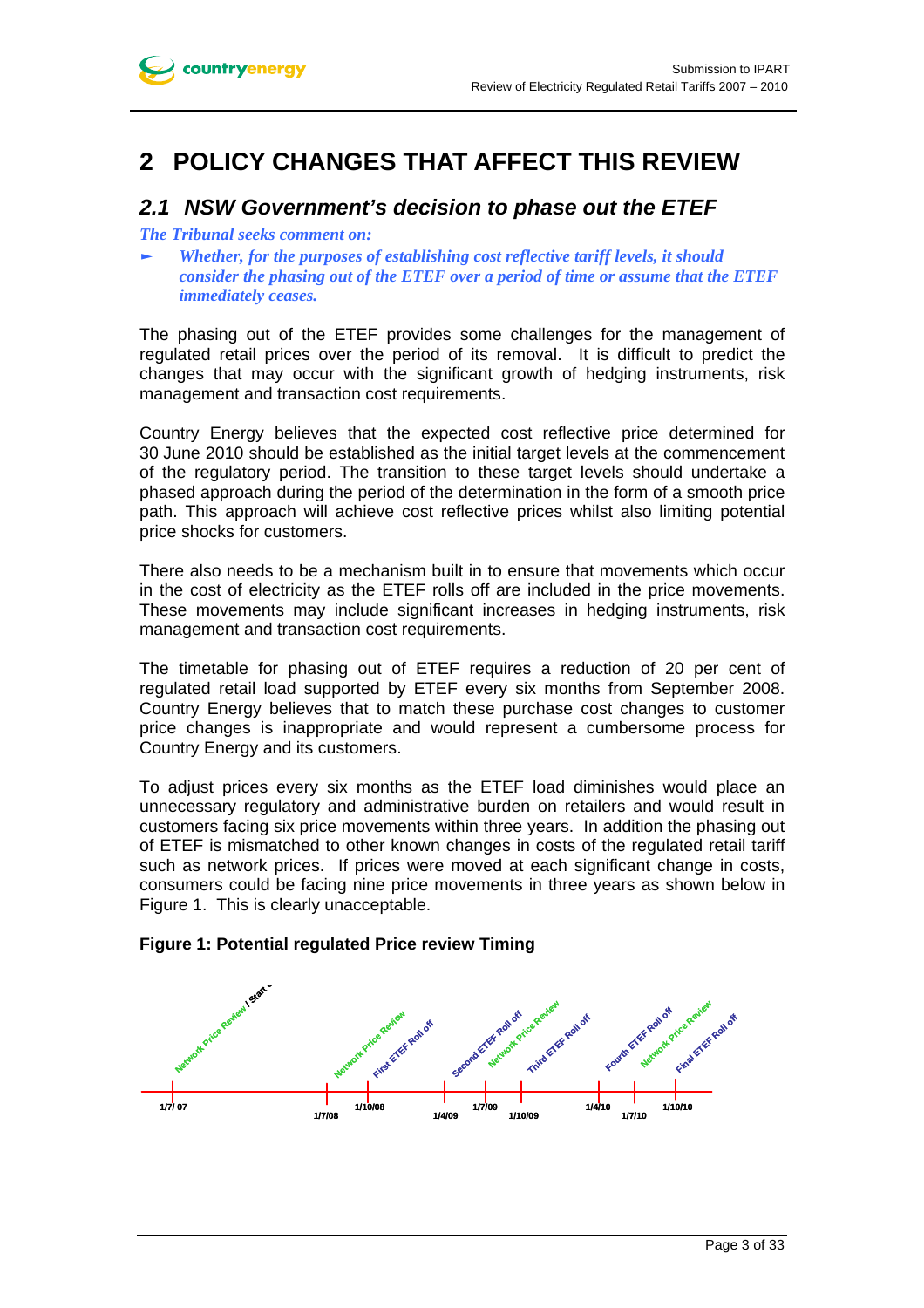Country Energy is of the view that the mechanism for calculating regulated price movements during the period to 2010 should be designed to predict the total cost of electricity at 30 June 2010 and move prices annually to that level as evenly as possible. In addition, Country Energy believes that a mechanism which allows for pass through of unexpected increases in costs should be included which ensures the goal of cost reflectivity is not compromised by unforseen circumstances or events.

Figure 2 below shows the path that an under recovering tariff and an over recovering tariff should take during the transition to cost reflective prices. The columns represent the build up of the cost reflective target, whilst the lines represent the transition path of regulated retail prices.



### **Figure 2: Recommended tariff path to cost reflectivity**

We believe that this approach would allow a smoothed price path through the turbulence of the phasing out of the ETEF and, unless there were major movements in the cost of purchasing electricity, there would be adequate coverage of the marginal intra-year cost changes. If there were major cost movements, Country Energy recommends that they would be subject to the mechanism described below in section 4.10 – mechanism to capture costs of new schemes.

#### ► *How the phasing out of the ETEF will affect retailers' hedging, risk management and transactions costs over the course of the determination and whether these costs are different between a standard retailer and a mass market new entrant retailer.*

The phasing out of ETEF will create considerable uncertainty for retailers in the NSW market and possibly beyond. The ETEF currently protects Country Energy from risks of movement in wholesale energy prices as well as risks associated with variability in load.

We believe that there will be upward pressure on the cost of hedging due to the increased demand by retailers for hedging products as the market expands to take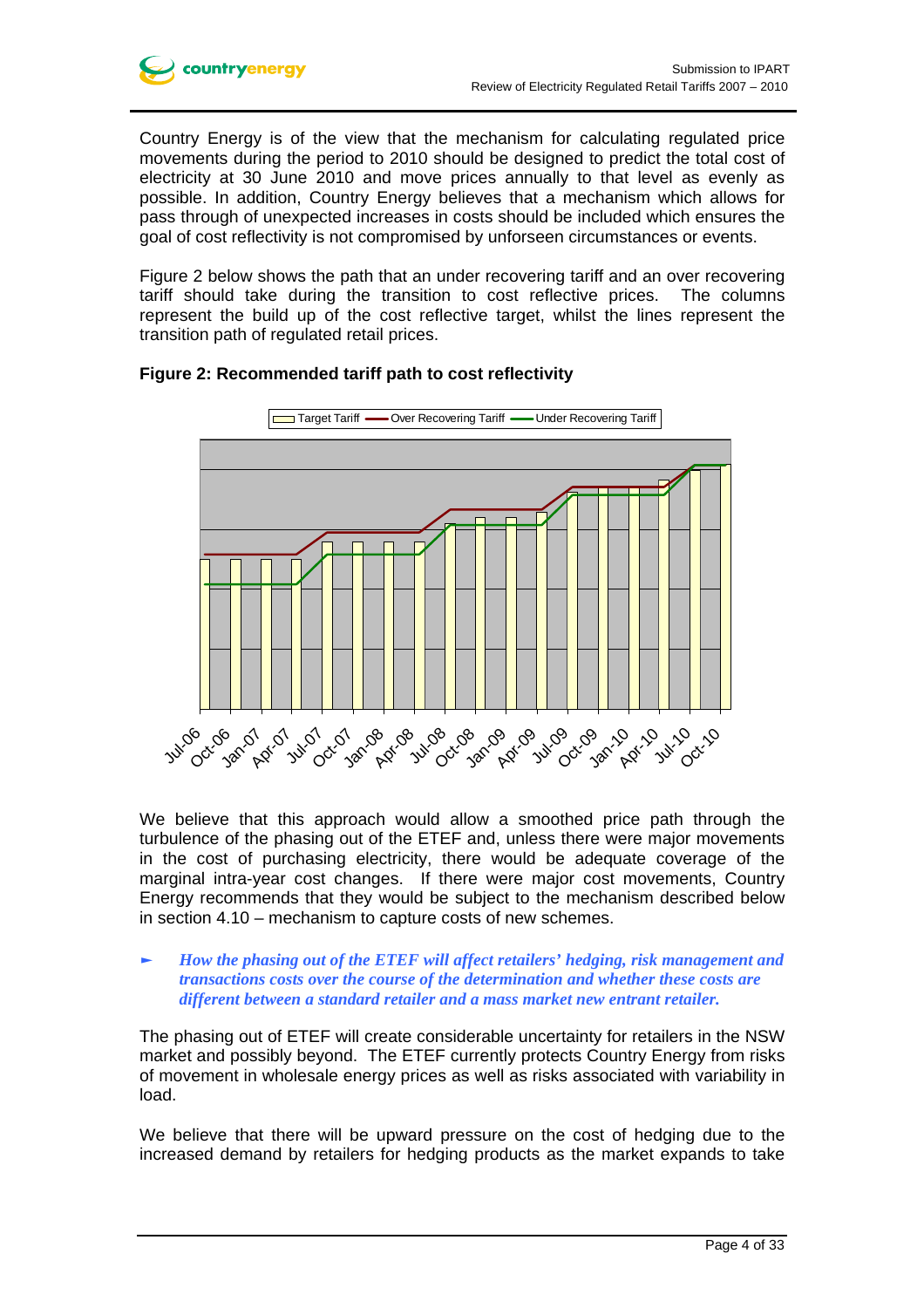

up the ETEF load. Increased demand in NSW without the introduction of additional capacity will also work to reduce liquidity in the wholesale contract market.

This may, in the longer term, be mitigated by new generation being available to the hedge market, but during the period of the determination it is not expected that a significant amount of new generation will be available. In addition we believe that there will be increased staffing requirements and also an increase in transactions and cost due to the increased load hedged. Independent from the actual cost of energy purchases, this will increase the cost of purchasing wholesale electricity.

Given the status of the current market for electricity in NSW, Country Energy is of the view that there will not be a significant difference in the cost of purchasing energy and the associated hedging, risk management and transaction costs between a new entrant retailer and those already in the market, other than as mentioned below.

#### ► *How it should recognise the forecasting risks that retailers will face in the absence of the ETEF and whether these risks are different between a standard retailer and a mass market new entrant retailer.*

The impact of the risk of inaccuracy in forecasting load becomes more problematic post ETEF. Currently the ETEF removes all volume risk. As the ETEF is phased out, Country Energy will be required to hedge that volume previously covered. This introduces significant volume risk to the energy purchases for regulated retail customers. Traditionally, regulated retail customers have a highly variable load driven by changes in energy consumption in response to heating and air-conditioning and so on.

The variability in the customer's consumption leads to a position of either being overhedged and therefore relatively higher costs of hedging; or exposed to the market and high pool price events which lead to relatively higher costs of electricity. Country Energy believes the cost of hedging to a "reasonable level" that takes account of the significant associated uncertainty and risk, should be included in the Tribunal's assessment of wholesale energy costs, and hence final prices.

Country Energy believes that a new entrant would face higher costs flowing from a lack of experience and historical market data. Whilst this is mitigated by information such as the Net System Load Profile being available from NEMMCO, the new entrant would still be at a disadvantage due to the lack of consumption data. This is reflected in the risk premium a new entrant would pay (i.e. higher than "market" costs)

# *2.2 COAG endorsement of Ministerial Council on Energy's agenda to phase out retail price regulation*

*The Tribunal seeks comment on:* 

► *the extent of competition in the NSW retail electricity market.* 

Since the introduction of Full Retail Contestability (FRC) to NSW residential customers in 2002, all customers can opt to be supplied by any licensed retailer in NSW at a negotiated price. The NSW Department of Energy, Utilities and Sustainability has estimated that up to the end of May 2005, 1.1 million NSW gas and electricity customers who are entitled to supply at regulated prices have entered into negotiated contracts.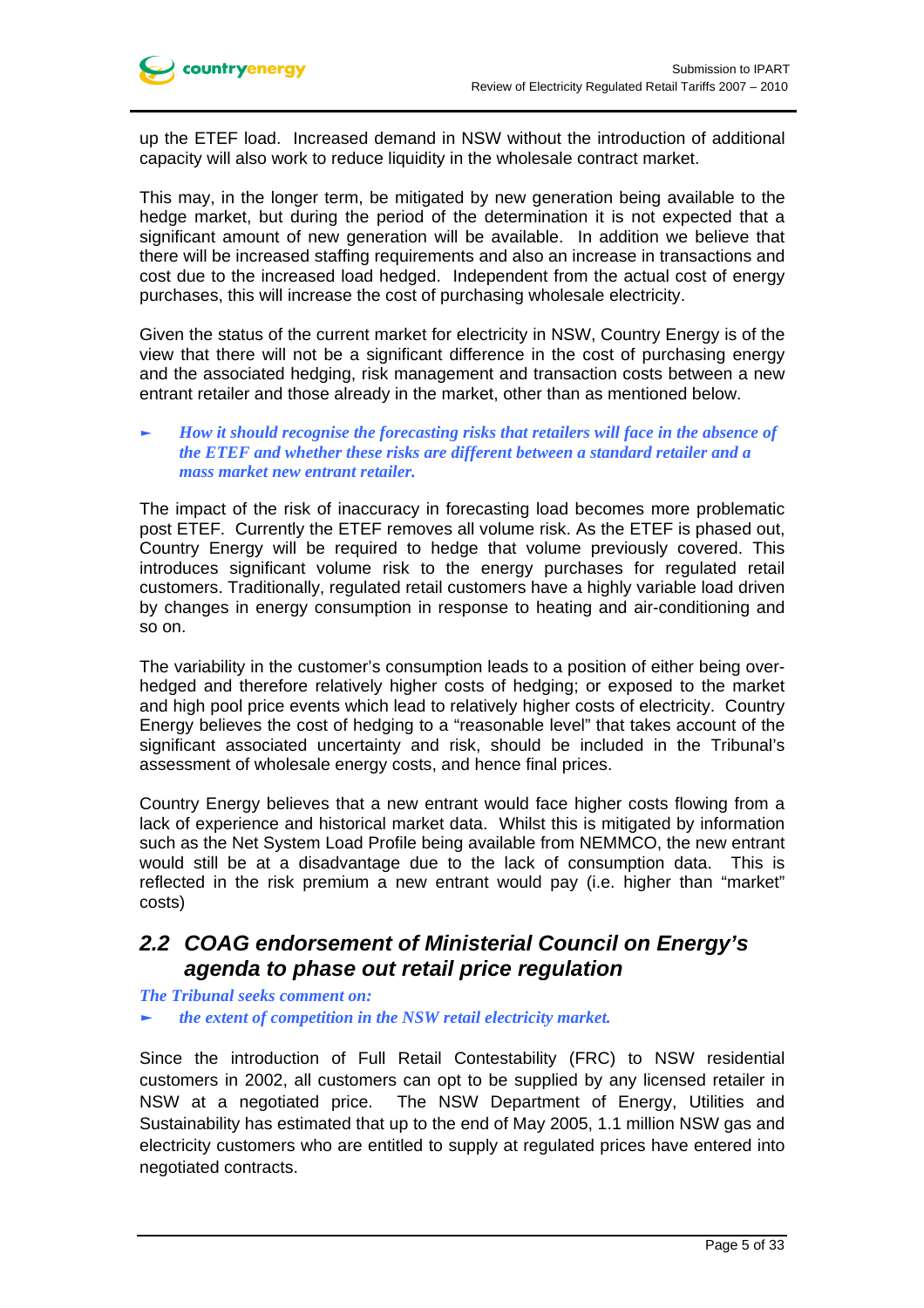

Based on our internal analysis, churn rates within the market (the propensity for customers to move to FRC) varies significantly between the various States of Australia. Our analysis indicates that approximately 40 percent of customers have churned in Victoria and South Australia, 16 percent of customers have churned in NSW and 3 percent in the ACT.

Whilst competition has been observed in the NSW market, the extent of competition between regional and metropolitan areas varies significantly. In May 2004, PricewaterhouseCoopers, based on confidential data supplied to them by electricity retailers, observed that "the extent to which customers have entered into negotiated contracts appears to be greater in the Sydney area than in areas outside Sydney."<sup>1</sup> This would imply that the rate of customer churn from regulated tariffs to negotiated contracts within Country Energy's franchise area is less than the NSW average.

As reported in Country Energy's submission to the Tribunal in 2003, international and national experience shows that the level of regulated tariffs relative to market prices is the key determinant of how many eligible customers remain with regulated arrangements.

A recent report prepared by the Boston Consulting Group 2commissioned by the Queensland Government reported that:

"… experience from other markets indicates that customers will be willing to shift to another retailer if offered a discount of 5-12%".

It follows that while net margins remain lower than 5%, limited churn will occur. If retailers are unable to commercially sustain sufficient discounts under competitive contracts, then their ability to acquire customers under competitive arrangements will be constrained.

Country Energy believes that there is currently an insufficient commercial opportunity for retailers to offer competitive contracts, especially in regional NSW, because regulated tariffs have yet to fully reflect the 'cost to supply' and 'costs to serve', particularly relative to commercial opportunities available in other jurisdictions.

#### ► *the appropriate form of regulation given Governments' aim to phase out energy retail price regulation.*

Country Energy believes the foundations already established under the current form of regulation provide an established framework to move towards the Government's aim to phase out energy price regulation. The components of the current form of regulation that make it the right methodology should be retained to move forward into the next regulatory period.

The current form of regulation has been successful in allowing a majority pass through of network increase and the removal of certain inequities in Country Energy's

<sup>2</sup> *Queensland Energy Structure Review*, The Boston Consulting Group, March 2006

 $\overline{a}$ 

<sup>1</sup> *Report to the Independent Pricing and Regulatory Tribunal, NSW: Information on Negotiated Contracts offered to Small Electricity & Gas Customers in NSW*, PricewaterhouseCoopers, May 2004.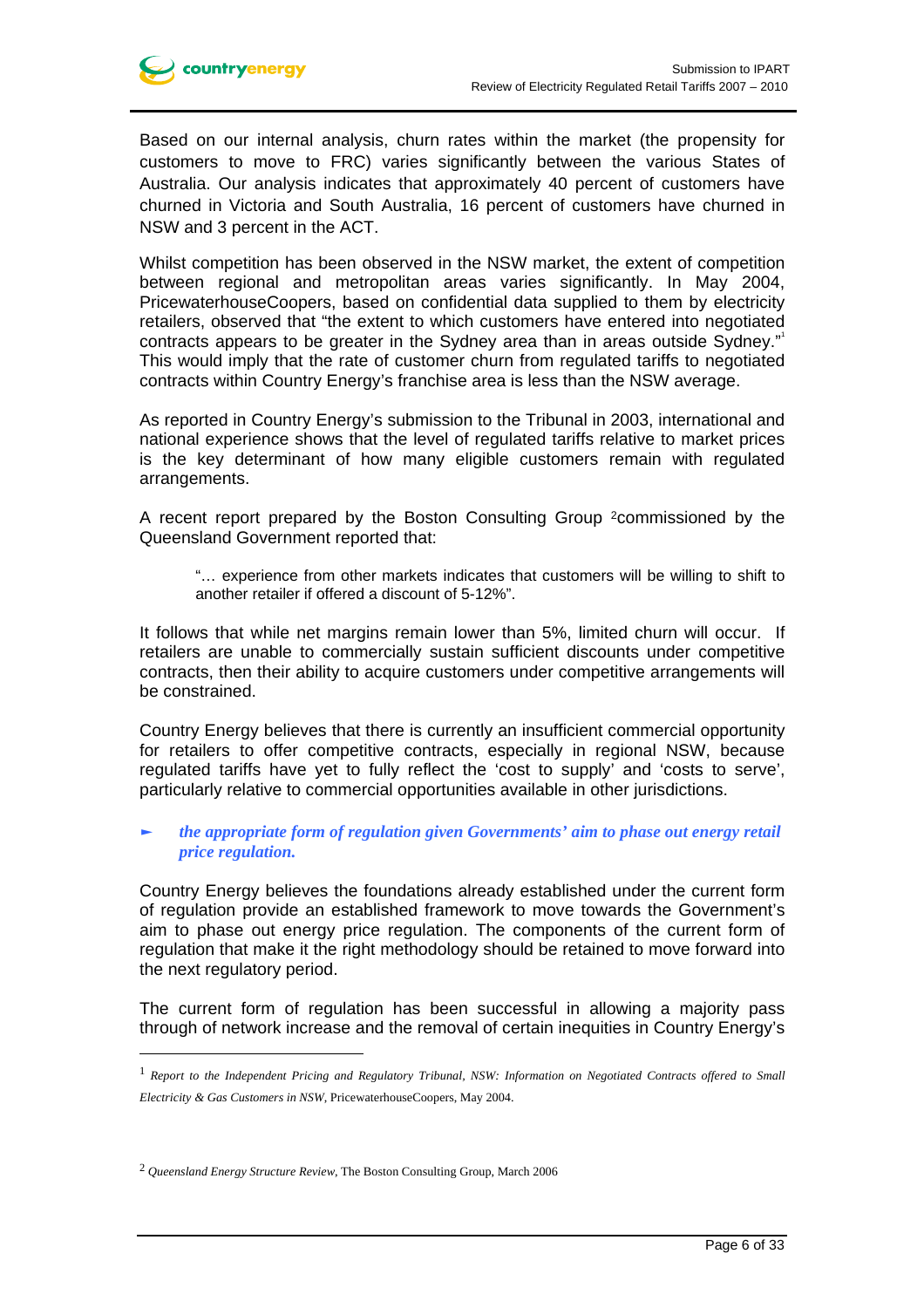

regulated retail prices. During the current determination, cost reflectivity has also improved. However the various layers of price limits have impeded our ability to achieve the objectives of the target tariff.

Country Energy believes that the current form of regulation with some modification will further improve cost reflectivity to a level where the majority of price inequities are removed and prices accurately reflect future movements in costs.

The form of regulation should be based on the current target revenue concept but be modified to allow greater scope to restructure and rationalise prices in a cost reflective manner. The modified form of regulation would include:

- **The establishment of the requirement to transition to total target revenue** rather than individual target levels.
- **Pass through of network charges directly at the individual tariff level.**
- The introduction of a constraint on the retail component at the individual tariff level which allows a smoothed transition to cost reflectivity in 2010.
- $\blacksquare$  The removal of individual customer side constraints.

Country Energy supports a form of regulation which aims to phase our retail price regulation. We believe that our proposed form of regulation discussed further in section 3 – Form of Regulation and Price Constraints will provide a mechanism to achieve the aim of the Terms of Reference. As stated previously, cost reflective regulated tariffs is a precursor to a buoyant competitive market for electricity in NSW.

### *2.3 COAG's agreement to roll out time-of-use meters*

*The Tribunal seeks views on:* 

- ► *What problems have arisen during the current determination as a result of network roll out of time-of-use meters.*
- ► *How the new determination could be used to facilitate the transition to time-of-use tariffs.*

Country Energy acknowledges the potential demand management benefits that time of use pricing can deliver. We support the adoption of interval metering for large commercial customers above certain usage levels, and recognise that new regulated pricing structures, including step pricing, may better reflect the underlying costs of energy supply.

Country Energy recognises the increasing interest from State and Commonwealth regulatory bodies and the Council of Australian Governments in issues relating to interval metering and time of use pricing, and is strongly supportive of initiatives to develop and deliver new pricing mechanisms to our customer base. However the costs associated with the roll out of such technology also need to be considered.

Country Energy was the first utility in Australia to develop and implement a comprehensive trial of smart metering and dynamic pricing in the residential context. Country Energy's Home Energy Efficiency Trial (HEET) in the Queanbeyan region has demonstrated the potential benefits to customers and utilities through greater access to consumption and cost information, and Country Energy will continue to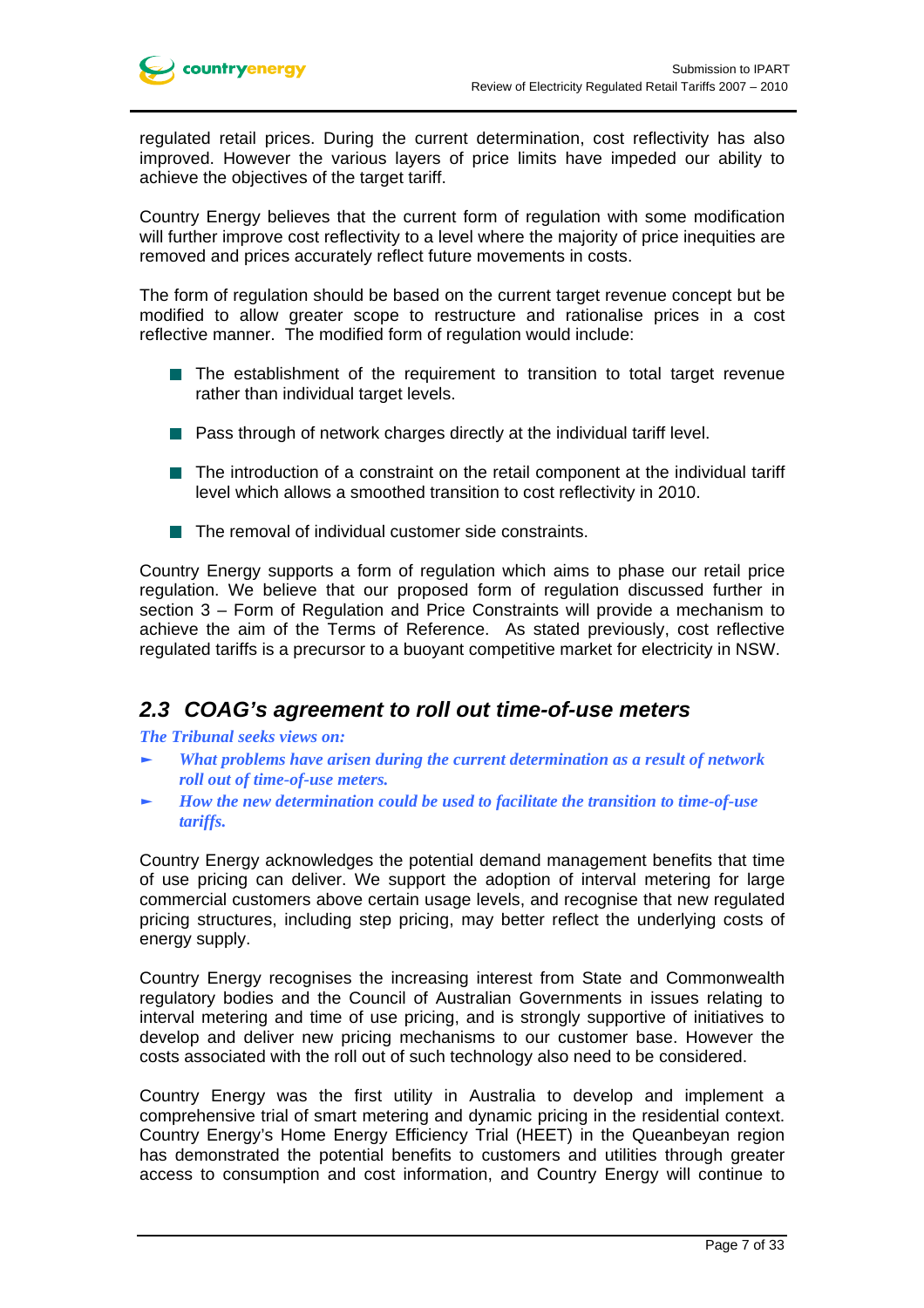assess the performance of the project prior to making any decision on a wider implementation of the technology and the pricing product.

Complex pricing structures, including time of use and dynamic pricing, should exist in the context of competitive contracts. Our experience to date – both with time of use and during the HEET project – has shown that customers are more likely to transition to a time of use pricing structure if they are given the opportunity to do so in a flexible environment.

However, our experience has also shown that regulated customers may choose time of use pricing in certain circumstances, and Country Energy will continue to support customers seeking to transition to time of use pricing.

The Tribunal seeks views on how this determination could be used to facilitate the transition to time of use pricing. Country Energy advocates a transition path that remains voluntary, rather than a mandated path to time of use pricing for all regulated customers.

This view recognises that there is no 'one size fits all' approach that can be applied to time of use pricing, and also allows regulated customers to retain choice between tariff structures.

It is important that any time of use pricing structure introduced through this determination is cost reflective, allowing correct price signals to be delivered to the customer while encouraging demand management. For example, the retail component of any time of use tariff should be set at a level equivalent to the standard component based on a standard usage profile.

Under this scenario, a customer transitioning to time of use pricing will be no worse off, but will have the opportunity to reduce energy costs by moving consumption to shoulder and off-peak periods.

Country Energy has identified issues between time of use pricing structures and settlement processes in the National Electricity Market (NEM) that require further examination by regulatory bodies. These issues relate to the requirement to settle based on net system load profile (NSLP), and we would be willing to work with the Tribunal to overcome these issues.

#### ► *How the Tribunal should consider the impact of its determination on demand management.*

Under current regulatory arrangements, Country Energy views the ability of retailers to have a significant impact on demand management as constrained.

Traditional demand management initiatives and programs have the potential to advantage distribution network service providers (DNSPs) as well as retailers. While retailers can take advantage of demand management to better manage wholesale energy trading positions in the National Electricity Market, these opportunities are primarily limited to negotiating interruptibility clauses in large contestable customer contracts.

Retailers have a unique and direct relationship with regulated customers, and therefore are best placed to engage customers in programs to encourage demand management and energy efficiency outcomes.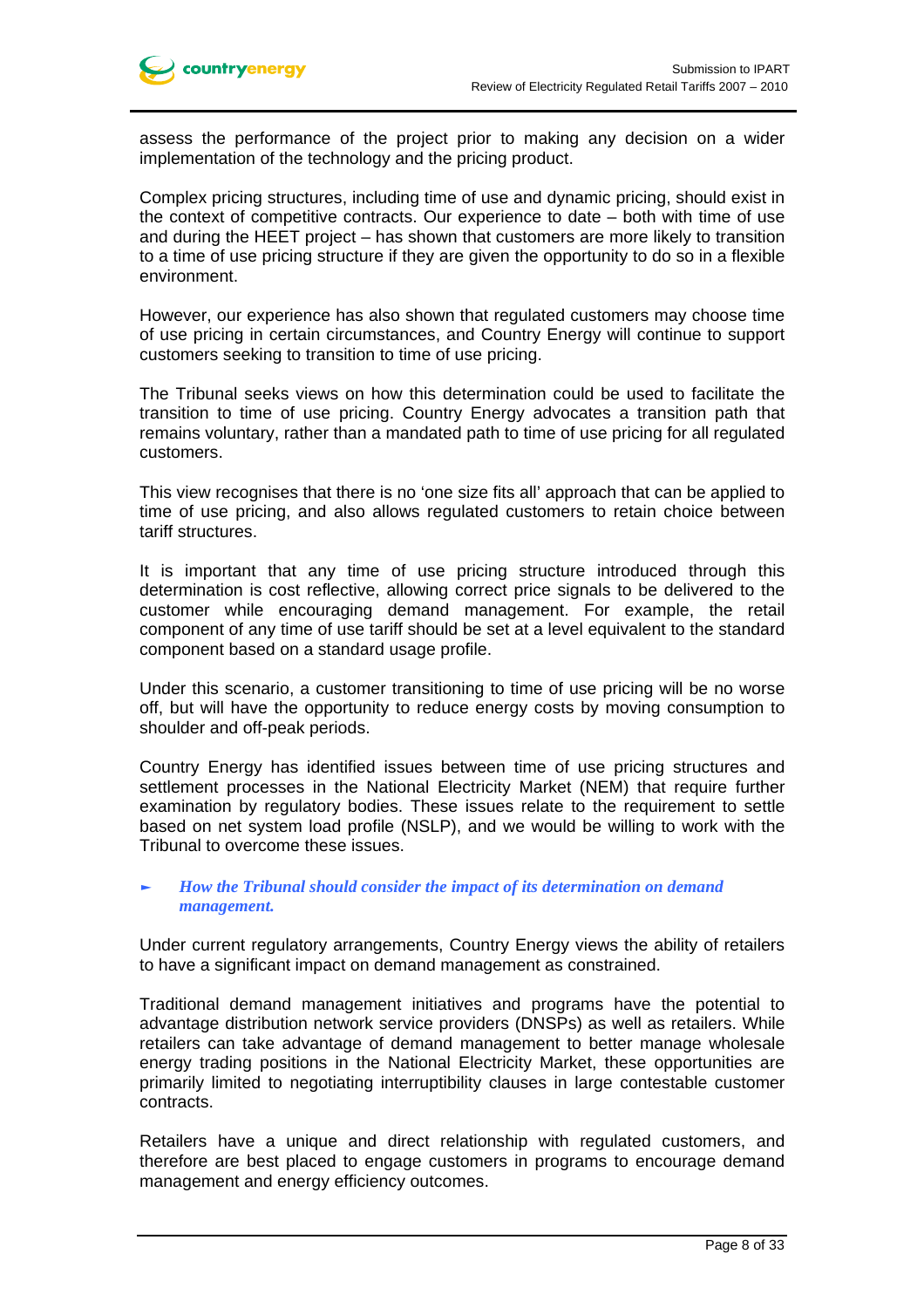

Country Energy suggests that the current determination examine ways to provide incentive to retailers to provide demand management programs on behalf of DNSPs, either through a program of cost recovery or through some other mechanism that ensures retailer's costs are met and that demand management outcomes are recognised for the benefit they provide the DNSP.

Such a mechanism would allow retailers to contract to a DNSP to provide an agreed level of demand management through the implementation of programs and initiatives that a DNSP may not have the resources to conduct.

Country Energy would be willing to work with the Tribunal to further develop this concept.

Of concern to Country Energy is a recently published decision from the New South Wales Greenhouse Gas Abatement Scheme Administrator to reduce the Default Abatement Factor (DAF) for 'giveaway' projects under the Demand Side Abatement Rule.

Reducing the Default Abatement Factor from 0.9 to 0.4 will effectively halve the value in retailers undertaking (or contracting specialist providers to undertake) energy efficiency programs that involve freely available energy efficiency products.

Whilst Country Energy supports efforts to maintain the integrity of the NSW Greenhouse Gas Abatement Scheme, it is directly at odds with the aim of this determination to reduce the potential incentive for retailers to undertake energy efficiency and demand management projects under the Demand Side Abatement Rule.

We would urge The Tribunal to ensure that appropriate incentives remain in the Scheme to encourage retailers to participate in demand management programs.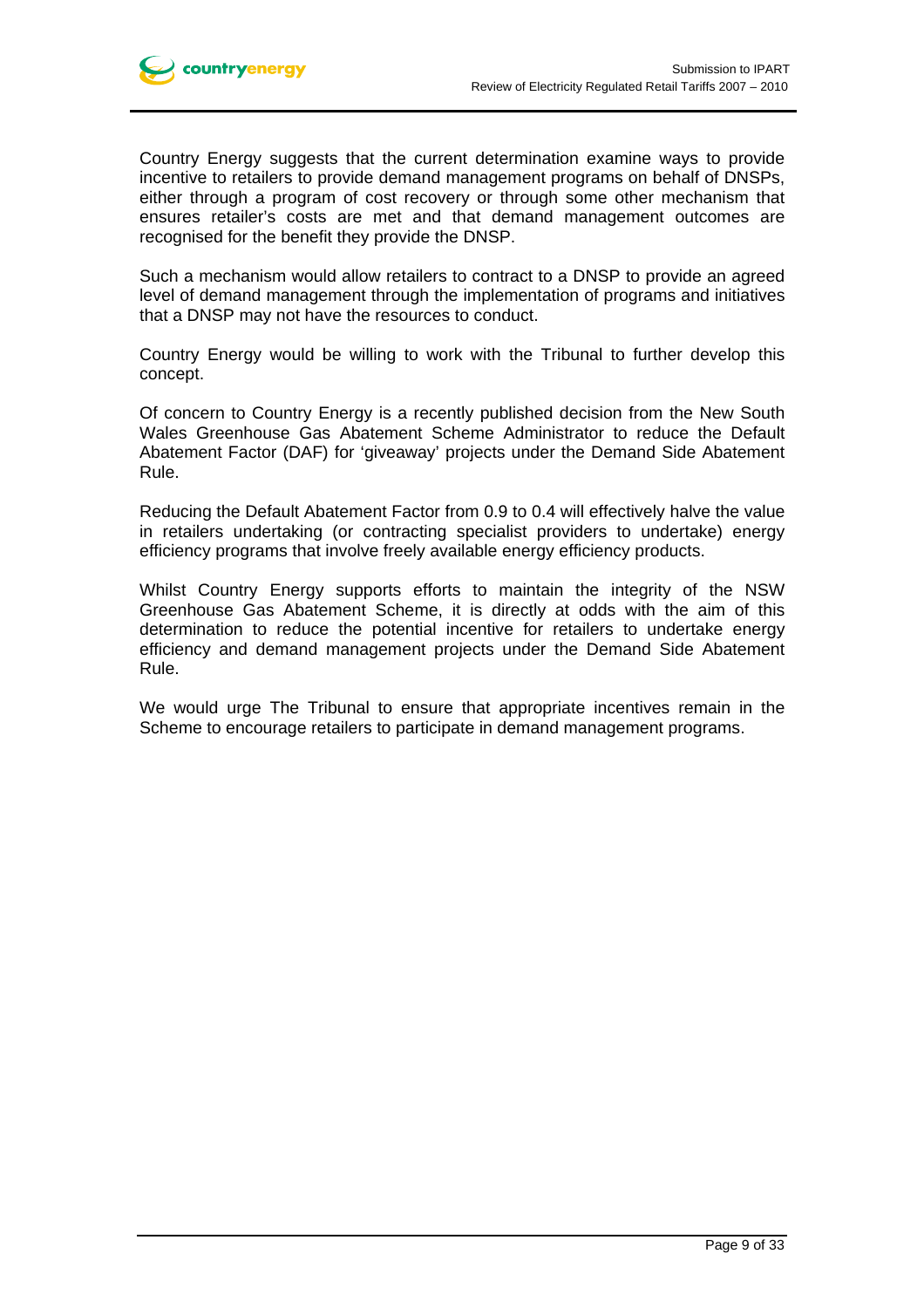# **3 FORM OF REGULATION AND PRICE CONSTRAINTS**

# *3.1 Broad options for the form of regulation*

*The Tribunal seeks comment from stakeholders on the regulatory approach that best meets the objectives for the review, the pros and cons of the options, and whether there are additional broad options or variations within the options that the Tribunal should consider.* 

Country Energy is managing a large number of regulated retail prices, a proportion of which will be below target levels at the end of the current regulatory period. This is the result of Country Energy's predecessors maintaining complex and varied suites of tariffs. Amalgamating these tariffs into a consolidated tariff framework has been a key focus of Country Energy since its formation.

In July 2006 Country Energy also began an initiative to further reduce the complexity and variability of prices by removing the differentiation between rural and urban customers, providing an opportunity to reduce tariff complexity and remove many obsolete tariffs.

During the course of the current determination Country Energy has been successful in unwinding significant cross subsidies between customer classes. In addition we have taken a number of steps to standardise regulated retail pricing options which have benefited the removal of some inequities. However inequities are still apparent within Country Energy's regulated retail prices as shown in Figure 3, below.





The current regulatory framework has allowed Country Energy to provide the foundations of a standardised suite of regulated retail prices. However further rationalisation and increased cost reflectivity of prices is required. Country Energy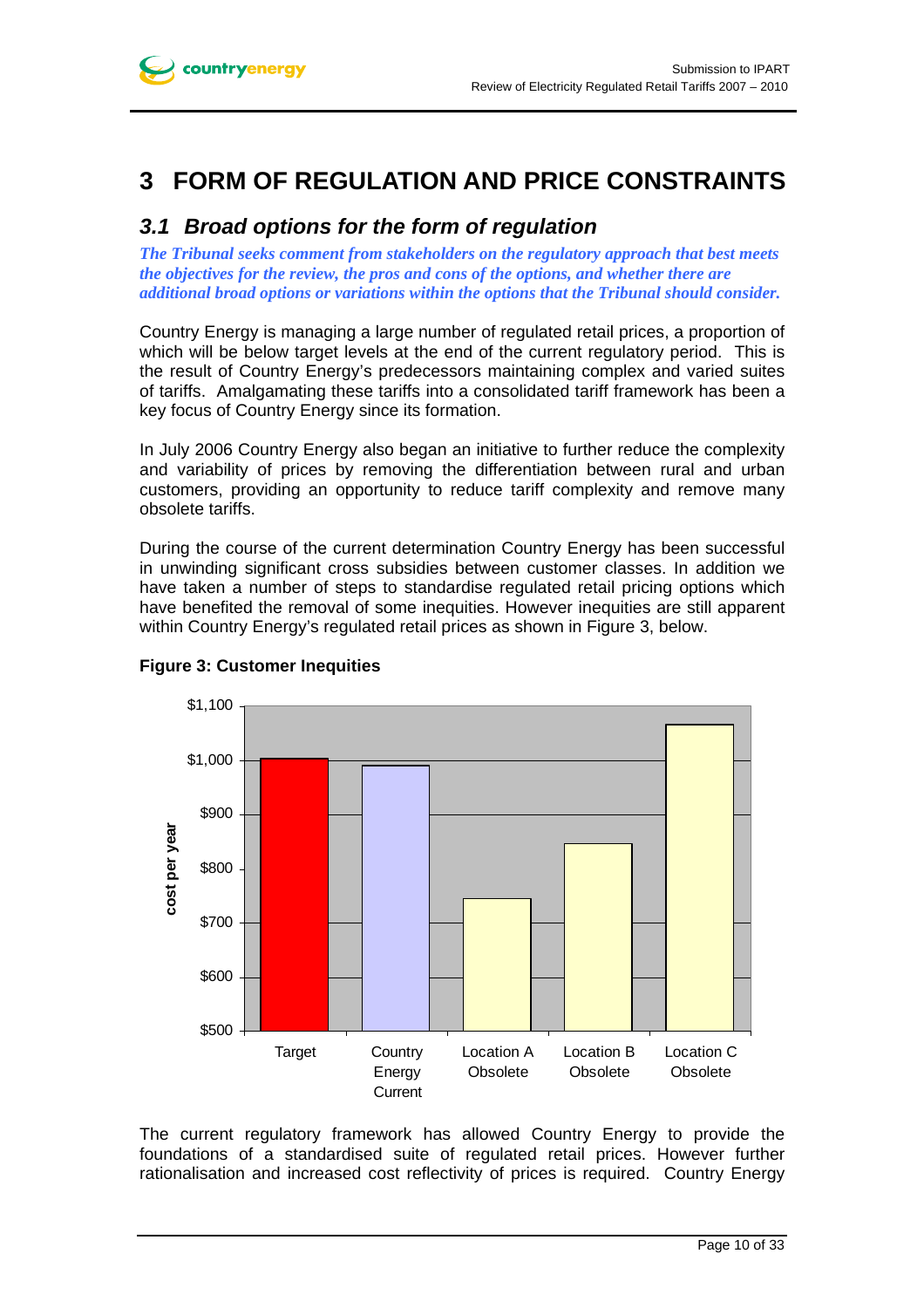

believes this can be achieved through a modified form of the current form of regulation.

The current form of regulation provides an established framework to move towards standardised and cost reflective prices. The components of the current form of regulation that make it the right methodology should be retained to move forward into the next regulatory period. These aspects are further discussed below.

Attaining full cost reflectivity is one of the key objectives specified in the Terms of Reference for this review. The objectives set out in the Terms of Reference would be achievable under a variety of regulatory regimes and Country Energy can see merit in both  $N + R$  and the weighted average price cap (WAPC) models outlined in the Tribunal's issues paper.

In Country Energy's view, the outcomes achievable under a WAPC compared to those under a basic  $N + R$  approach are the same, assuming a modified form of the N+R approach as proposed by Country Energy. Under such circumstances, both enable considerable flexibility in the setting of individual tariffs and would deliver positive outcomes in relation to the key objectives of the review.

However, considering that there is an active commitment within the broader context of the Ministerial Council on Energy towards the removal of price regulation, significant switching costs would be incurred if a new model (such as the WAPC approach) were to be instituted at this late stage. In addition, a WAPC imposes higher monitoring and compliance costs on the regulator and retailers. Country Energy is therefore in favour of the Tribunal maintaining a modified form of regulation based in the N+R model.

### **The proposed form of regulation**

Country Energy has proposed a form of regulation based on a modified form of the existing framework. Key aspects are summarised below and discussed further throughout the remainder of this section.

| <b>Current determination</b><br>$(N+R)$                                                               | <b>Country Energy Proposal</b><br>(modified N+R)                                                                                              |
|-------------------------------------------------------------------------------------------------------|-----------------------------------------------------------------------------------------------------------------------------------------------|
| Target levels determined for each tariff<br>with strict requirements to move towards<br>target        | Total target revenue determined to allow<br>CE scope to structure and rationalise<br>prices in an unrestricted manner within<br>total revenue |
| Pass through of network charges and<br>constraint on retail component CPI+3 at<br>total revenue level | Pass through of network charges and<br>constraint on retail component at<br>individual tariff to allow restructuring and<br>rationalisation   |
| Limits on increase of individual customer<br>accounts of the greater of CPI+5 or \$35                 | No customer side constraints                                                                                                                  |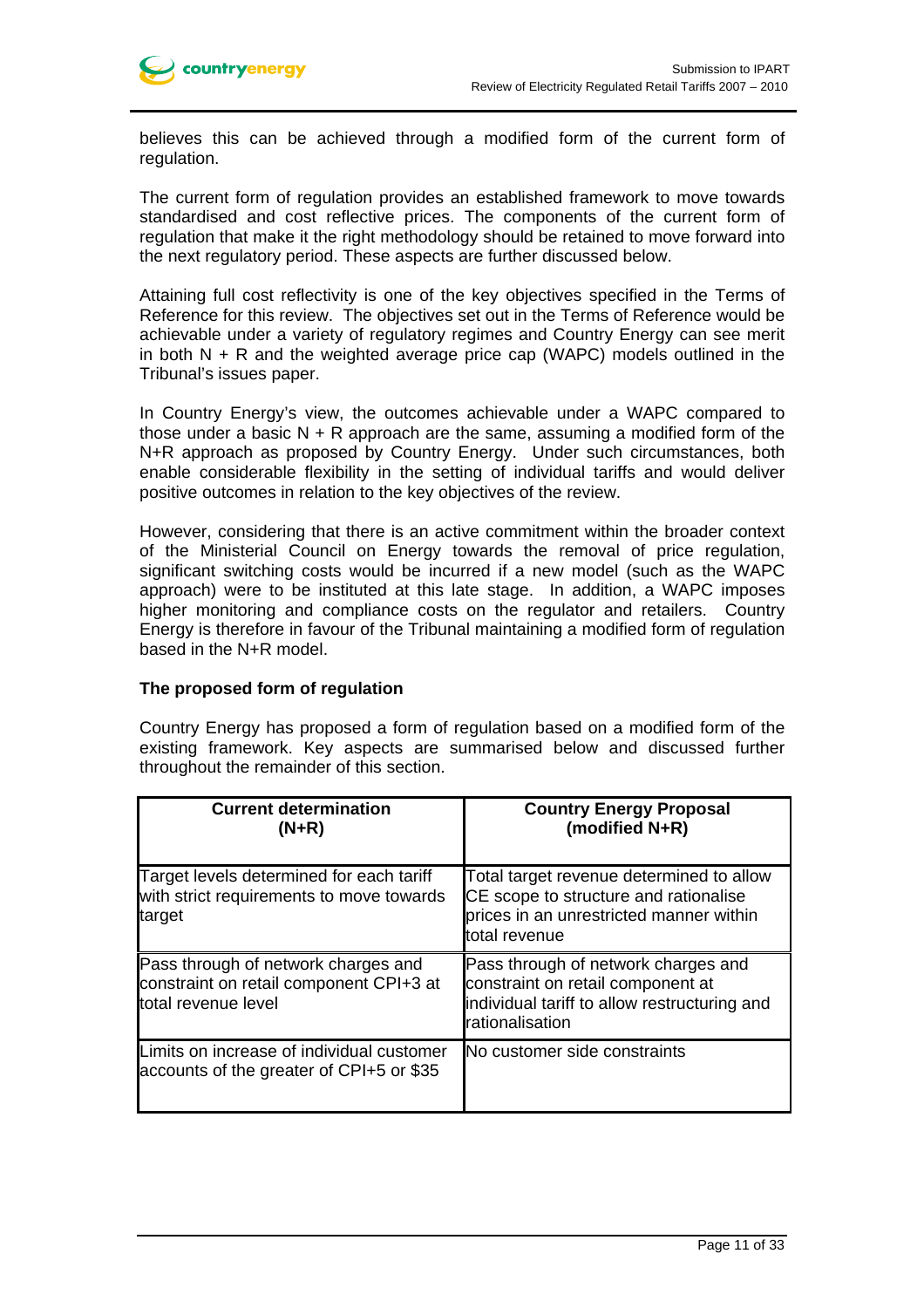

### **3.1.1 Setting target or maximum tariffs based on N+R**

*The Tribunal seeks stakeholder views on:* 

- *Whether the N+R approach should be retained.*
- Whether there are variations within the N+R approach which should be considered.
- ► *What modifications could be made to the current N+R framework and/or incorporated in a revised N+R approach to meet the objectives implied in the terms of reference.*
- How the N+R approach could be designed and implemented to better accommodate *network tariff reform.*

It is Country Energy's preference that the basic N+R model be retained. As discussed above aspects of the current form of regulation have been successful, and these components should provide a solid foundation to assist in attaining the objectives of the review. However, Country Energy strongly recommends that in setting the regulatory controls for retail pricing for the upcoming period, the Tribunal should take this opportunity to remove those elements of the existing  $N + R$  model that have shown to be inhibitive in achieving the stated aims of the Terms of Reference. We would consider the major areas for reform to be:

- The establishment of the requirement to transition to total target revenue rather than individual target levels
- **Pass through of network charges directly at the individual tariff level in order** to preserve network pricing signals
- The introduction of a constraint on the retail component at the individual tariff level which allows a smoothed transition to cost reflectivity in 2010
- $\blacksquare$  The removal of individual customer side constraints
- The removal of individual tariff comparisons to target levels and the strict price movements this imposes
- $\blacksquare$  The ability to remove tariffs or to create new tariffs in reflection of changing network tariff structures

As discussed above during the course of the current determination, Country Energy has succeeded in moving many of our regulated retail prices towards cost reflective levels, but a proportion remain as under-recovering as shown below in Figure 4.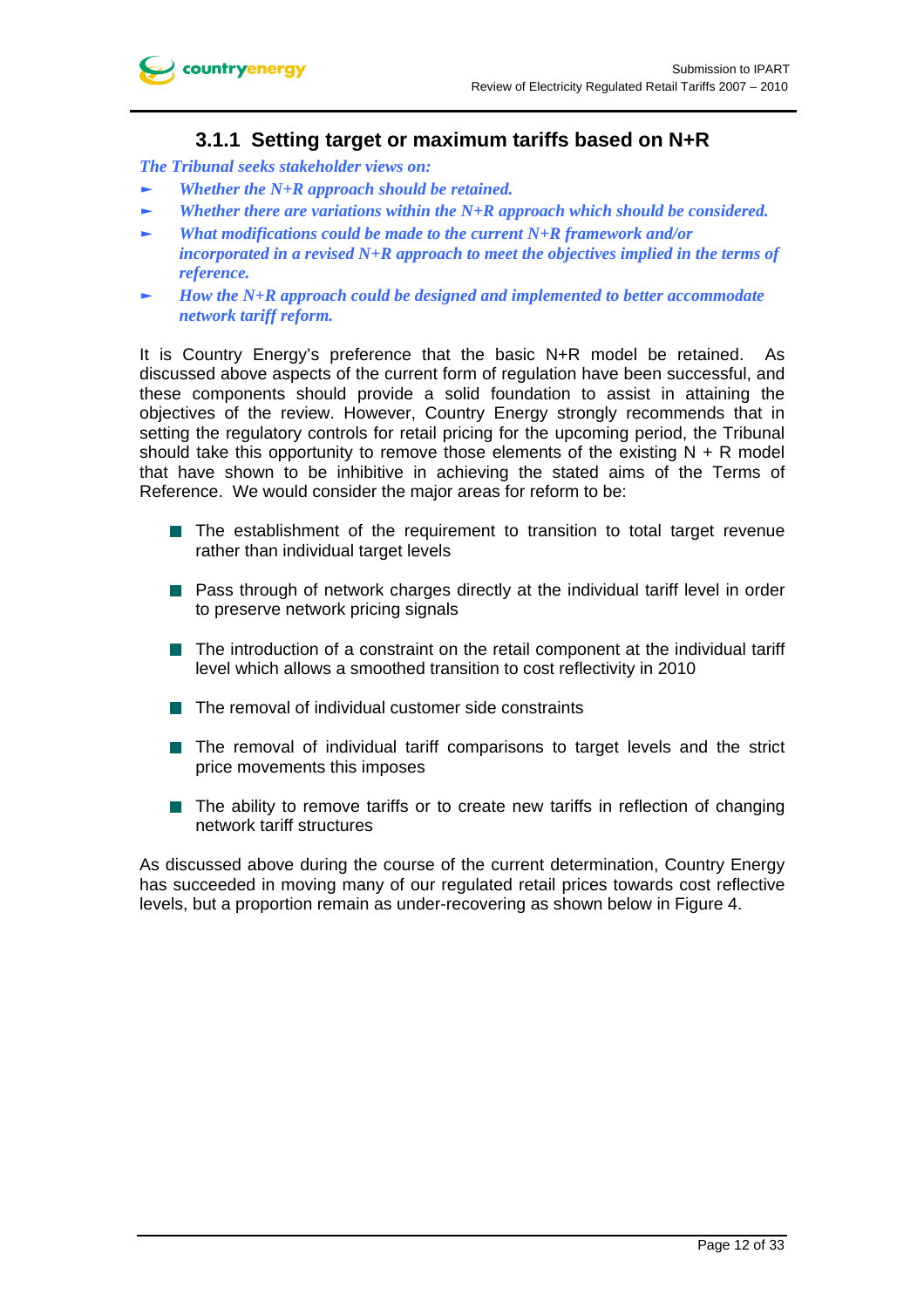



### **Figure 4: Regulated retail prices compared to current target levels**

This was expected at the time of the previous determination being released and as such is not a reflection of any failing in either the determination itself or its implementation over the regulatory period. We note that a central aim of the current determination was to strike an appropriate balance between moving prices towards cost reflective targets and protecting customers from unacceptable price shocks. To this end, the current determination has achieved this goal.

However, given a key objective of this review is for all prices to be at cost reflective levels at the end of the period, Country Energy believes that simply carrying over the forms of price constraint as they exist currently would prevent the realisation of this goal by 30 June 2010. Modifications to the existing frameworks are needed to provide an appropriate level of flexibility in the rationalisation of regulated retail prices in a cost reflective manner.

As discussed above, the foundations of the current form of regulation provide an appropriate base to move forward to the next regulatory period. The N+R model provides a robust mechanism which signals cost reflectivity of prices and provides a transition path for regulated retail prices. However Country Energy has been limited in its ability to fully address all issues inherent in regulated retail prices. Specifically, underlying issues that have restricted the success of the current determination are:

- Country Energy's inability to rationalise prices that are below target in concert with those that are above target due to the disallowing of a reduction in tariffs.
- **Although the majority of network price increases have been passed through** during the period of the current determination, the customer side constraint has prevented a full pass through of these increases.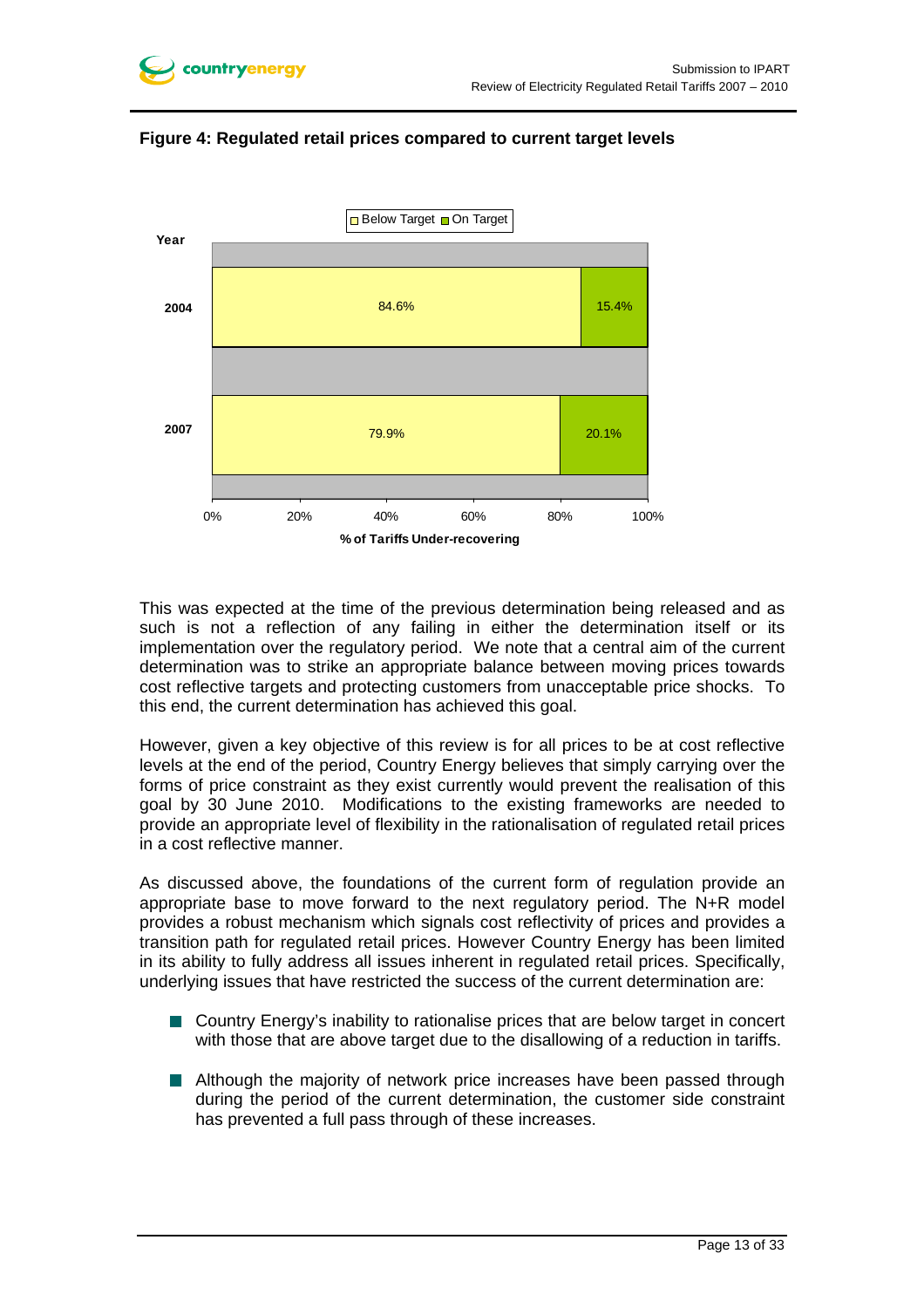

- **The customer side constraint also makes tariff rationalisation difficult,** particularly in the case of varying tariff structures, the \$35 side constraint prevents restructuring of prices.
- The customer side constraint has limited the transition to cost reflectivity which has been demonstrated by the inability of Country Energy to fully utilise the CPI+3 constraint on total retail component revenue in two of the three price changes under the current framework.

This is demonstrated in the following graph which shows that, whilst the percentage under-recovery improved in 2005, we have been unable to make any further improvement.



### **Figure 5: Price changes under current determination**

### **Arrangements for significantly under-recovering tariffs (obsolete tariffs)**

Cost reflectivity for all regulated retail prices will not be achievable if the existing side constraints are maintained. Maintaining regulated retail prices at levels below cost reflectivity, has resulted in customers receiving electricity at a considerable discount against cost. This is not a desirable situation from an equity or efficiency position, and measures in the upcoming determination should cater for these circumstances.

Country Energy is of the opinion that these tariffs must be carefully managed and customers transitioned to more cost-reflective tariffs in a once off tariff restructure coupled with a smoothed price path to cost reflectivity. We accept that there is a need for a small proportion of customers on significantly under recovering tariffs to be assisted through our Country Support program which has great success since its implementation. Country Support and its key successes are further discussed below.

It is clear that the situation where these customers continue to be transitioned by way of limited price increases must be modified if the goal to see efficient, cost reflective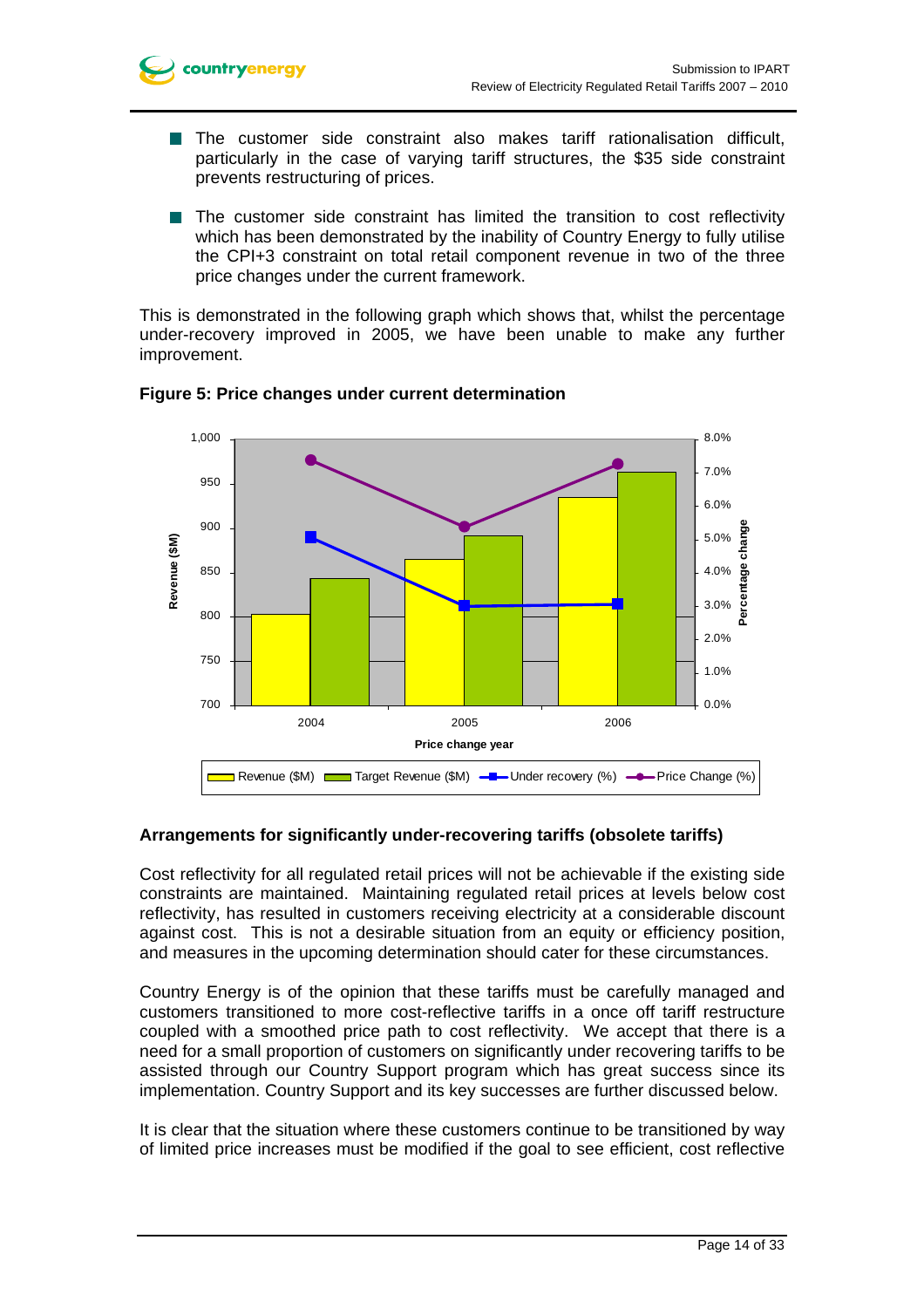pricing is to be achieved for such customers by 2010. In addition the availability of other regulated retail pricing options may provide a suitable path to cost reflectivity.

#### **Structure of target levels**

The current determination sets target levels for the variable R component of the following categories:

- Standard;
- **Deak**: and
- Extended Off Peak.

In submissions to the Tribunal on the current regulatory period, Country Energy previously proposed that these targets should be expanded to include a target for peak and shoulder components. In our final submission, it was stated that:

Country Energy has developed a number of scenarios surrounding the transition of single rate customers to time of use prices. This analysis concluded that the current standard targets are not cost reflective, and the impact on revenue, and in particular gross margin, would be in some instances severe. (p 28)

If the key objective of reaching cost reflectivity across regulated retail prices is to be achieved, then the current continuous target tariff structure needs to be expanded to incorporate a peak rate. Country Energy considers the benefits of such an expansion to include the following:

- Regulated retail prices would more closely reflect the underlying costs of supply.
- **Requiated retail prices would compliment the underlying objectives of** introducing network time of use tariffs.

It is for these reasons that Country Energy strongly recommends to the Tribunal that a peak component be allowed for in the upcoming determination. This will ensure that increasing numbers of customers can utilise time of use network tariffs in a way that benefits themselves, the retailer and the network.

#### **Creating and deleting tariffs from the regulated tariff base**

Currently, new tariffs are not allowed to be created under the existing determination. Similarly, tariffs that existed at the beginning of the regulatory period cannot be deleted, even if they have no consumption against them. This rigidity in the current framework adds complexity to regulated retail prices whilst preventing it from adapting to the introduction of new underlying network prices.

Of most concern is the inability to introduce regulated retail prices that reflect the addition of new prices at the network level. Currently the introduction of new network prices is allowed under the current network determination. The use of a weighted average price cap in regulating network prices allows, as discussed previously, an inherently flexible approach to be taken in setting network tariffs. With the current constraints in the retail determination, this cannot be replicated and hence regulated retail prices are not able to accurately reflect additions to network cost structures.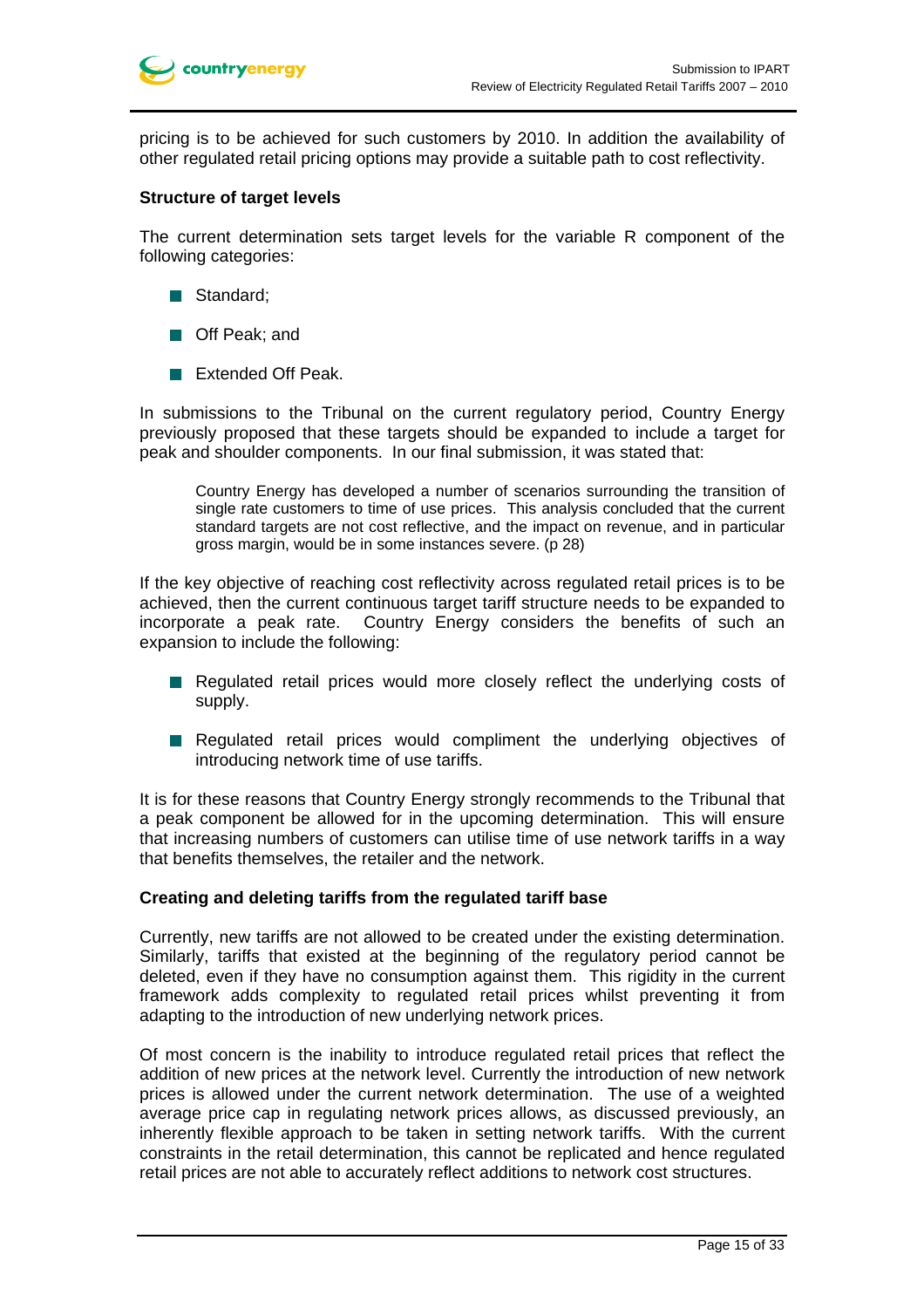

# **3.1.2 Applying a weighted average price cap**

*The Tribunal seeks views on:* 

- ► *Any implementation issues associated with introducing a weighted average price cap.*
- ► *How the framework can be used to promote cost reflectivity and demand management objectives.*
- *Whether a weighted average price cap should be applied to the retail component of tariffs only, and any issues associated with this approach.*

As stated, Country Energy is not in favour of the adoption of a weighted average price cap (WAPC) model for the next determination period. Country Energy believes that a modified N+R model would be equally effective in achieving the benefits identified under a WAPC approach.

A WAPC model allows an important level of flexibility in the setting of prices at an individual tariff level. This flexibility would also be allowed under Country Energy's proposed form of regulation. However, the key difference between the two models is that the implementation of a WAPC model would involve considerable costs to industry, both in establishing the optimum framework, as well as ongoing monitoring and assurance requirements. Implementing a WAPC model would involve costs above and beyond that of alternative models.

If the objectives of the Terms of Reference are achieved by 30 June 2010, it may be likely that ongoing regulation of retail prices will be phased out, as agreed in principle through the Ministerial Council on Energy. Thus adopting an entirely new approach to the regulation of retail prices at this late stage would, given the likely administrative costs, not seem justified.

The benefits of a WAPC could equally be achieved through a revised N+R model. If such a model relaxes constraints at the tariff level, then the appropriate level of flexibility is available in movements to target levels and thus the desired outcomes in relation to the Terms of Reference are attainable.

Essentially, an N+R model with no customer constraints and relaxed constraints at the individual tariff level represents a form of WAPC. The constraint operating on the retail component in isolation from changes to the Network component at an individual tariff level will allow full flexibility in movements of regulated retail prices towards a rationalised, cost reflective base. Country Energy supports this model and believes that such a model is administratively less complex than a fully developed WAPC operation.

We therefore cannot see any additional benefit from incurring the considerable transition costs that would arise from a change of N+R to WAPC. The amendments to the N+R model as outlined in this submission would deliver the outcomes of the Terms of Reference at less cost in implementation and operation than that under a WAPC model.

### **3.1.3 Establishing new opt-in regulated tariffs**

*The Tribunal seeks input from stakeholders on:* 

► *Whether it is appropriate to apply a regulatory approach that requires customers to 'choose' to be supplied on a regulated tariff and the implications of doing this.*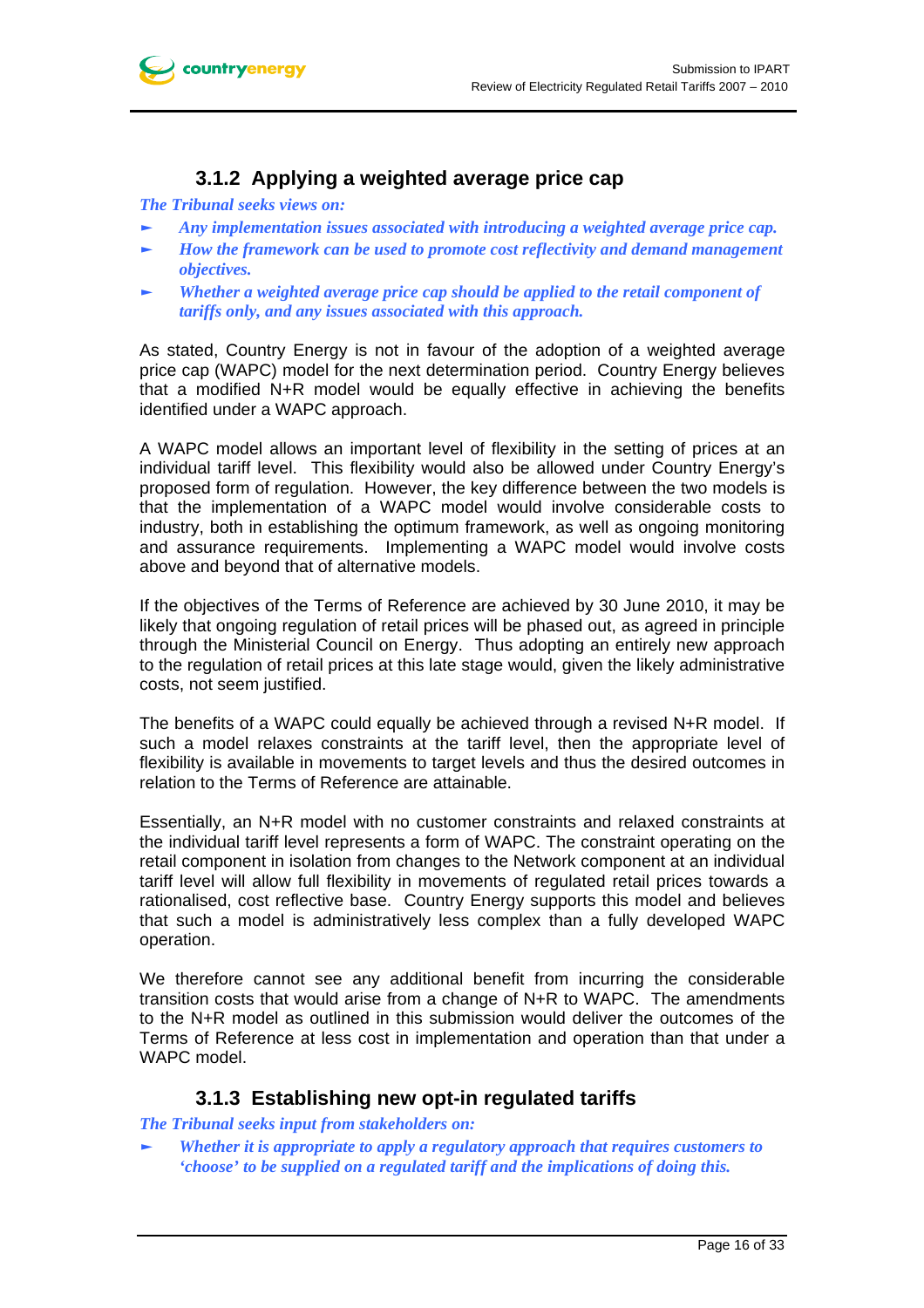- ► *What measures could be taken to resolve the customer protection issues associated with such an approach, and who should take responsibility for taking them.*
- ► *Whether customers could continue to be supplied on a standard form contract if they do not choose to be supplied on the new regulated tariff.*

Given the current Terms of Reference have as a major objective the movement of regulated retail prices to cost reflectivity by 2010, then it is implied in such an objective that any move to an opt-in regulated retail tariff regime may be premature.

Customers currently on a regulated retail price have the option to move to a market rate offered by Country Energy or any other retailer. Where the regulated retail price is at cost reflective levels, then a customer may receive a benefit through entering the competitive market. Such situations may in theory lend themself to an opt-in regime since the customer would likely be better off on a negotiated contract as opposed to a standard form contract.

However, many of Country Energy's regulated retail prices are below target levels. In these cases, customers have little or no incentive to shift to a negotiated contract simply because they would face higher prices. In these situations, there would be no benefits to be gained by consumers in implementing an opt-in regime. Instead, the regime would add to the cost of entering into a standard form contract by increasing the complexity of the application process, namely because all of these customers would now face an additional step.

Any appropriate regulatory regime under these circumstances would effectively be a 'two-tiered' regime. That is, the arrangements for an opt-in regime may only be suitable for customers on regulated retail prices at cost reflective levels, with another regime needing to be applied for those customers to whom an opt-in arrangement is not currently viable.

The costs for a retailer such as Country Energy operating under a two-tiered framework would be significant, both in terms of establishing the appropriate processes for an additional opt-in approach as well as in ongoing delivery of compliant outcomes. Similarly, an approach that sought to extend the standard form contract to customers who did not opt-in to the regulated tariff would also impose a cost on business.

The benefits of such an approach in the current retail pricing environment are far from clear and it is for this reason that Country Energy does not support an opt-in regulatory model for the upcoming determination.

## *3.2 Price constraints*

*The Tribunal seeks views on whether and at what level it should set price limits, how price limits interact with the form of regulation, and whether it is appropriate to remove price limits on obsolete tariffs.* 

As discussed above aspects of the current form of regulation should be retained, however in a form which relaxes the price limits. In summary we believe the appropriate price limits to interact with the proposed form of regulation are:

The establishment of the requirement to transition to total target revenue rather than individual target levels.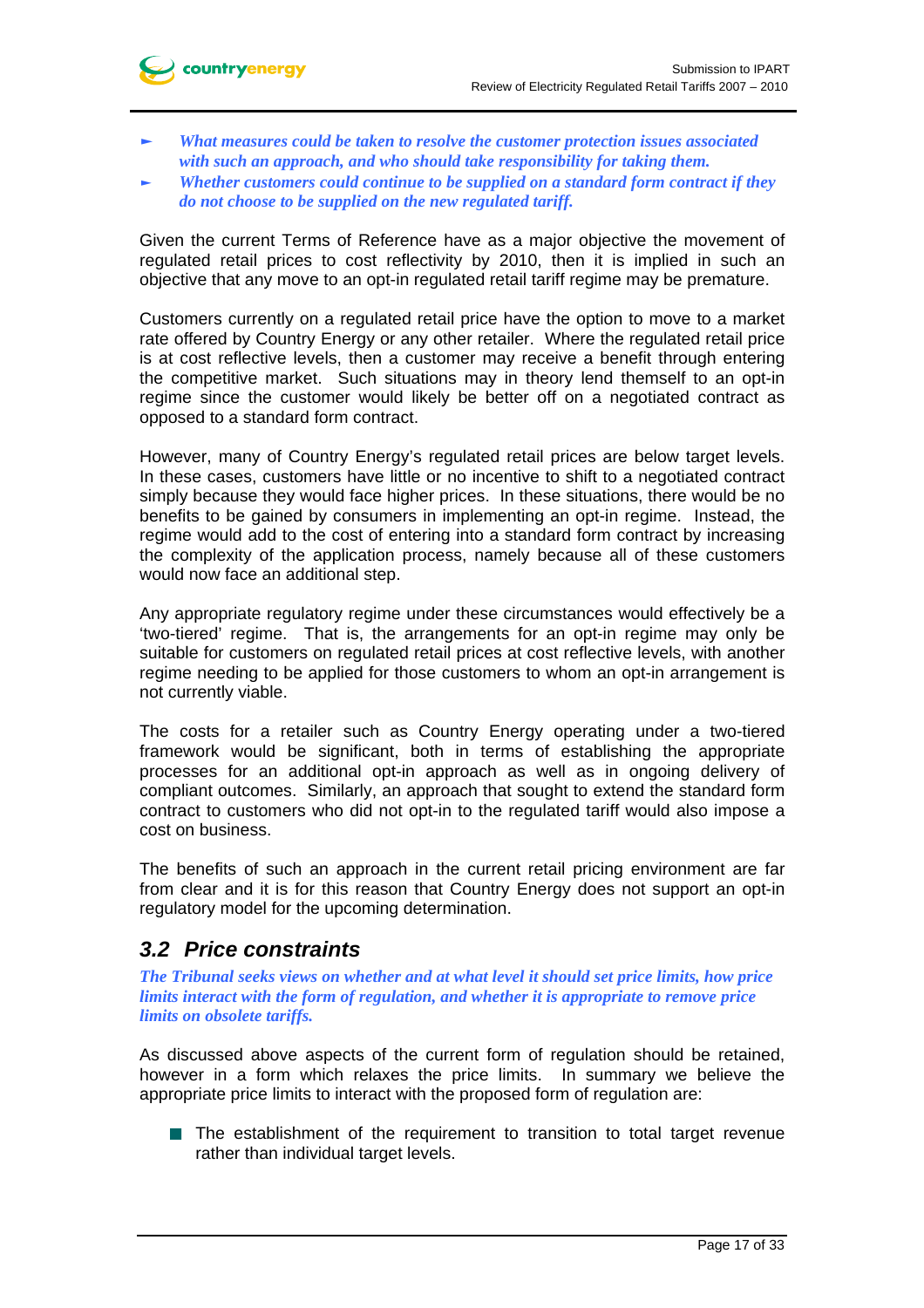

- $\blacksquare$  Pass through of network charges directly at the individual tariff level.
- The introduction of a constraint on the retail component at the individual tariff level which allows a smoothed transition to cost reflectivity in 2010.
- $\blacksquare$  The removal of individual customer side constraints.

These are discussed further below.

### **3.2.1 Limiting increases to customers' bills**

*The Tribunal seeks comment on:* 

- ► *Whether it should impose limits on increases to customers' bills.*
- ► *Whether there are alternative approaches that the Tribunal should consider.*
- Experiences with the customer bill price limit in the current determination.
- ► *Whether different limits should be applied to different customer classes, and why.*

In the current determination increases to customers' bills should not exceed CPI+5% or \$35, whichever is the greater of the two. This was established in order to protect customers from unacceptable price shocks while still providing retailers with some ability to undertake tariff reform. Country Energy accepts that such measures were necessary and have been largely effective in achieving this.

A key concern with the current approach is, however, the limitations that it places on Country Energy's ability to rationalise the number of tariffs in a cost reflective manner. This has perpetuated a level of complexity in the billing and administration of the retail business that is unnecessary, and also impacts the transparency and simplicity of the competitive market.

The constraint on individual customers' bills has prevented rationalisation. A small number of customers can prevent such rationalisation even though the discrepancy between the allowed increase and the increase to achieve cost-reflective levels are small.

Another key concern is that the existence of multiple layers of constraints, including the limit on movements in individual customer bills. In the context of an N+R regulatory framework, the constraints in individual customer bills at times serves to undermine the our ability to fully recover increases in network charges. Given that the current network determination allows for greater than CPI increases in network charges, many increases to network tariffs have been in excess of the side constraint allowed against customer bills. This has in some instances exacerbated rather than diminished the extent to which tariffs are under-recovering.

This would not occur in an  $N + R$  model that imposed constraints solely on the retail component rather than on both the network and retail component combined as is the effect of a side constraint on customer bills. Such a side constraint would seem inconsistent with the stated aims of the revised Terms of Reference that is to ensure network charges are fully recovered.

Looking forward, Country Energy believes that a modified version of the current form of regulation which incorporates a relaxation of limits on price movements would achieve both cost reflective pricing and significant tariff rationalisation. Country Energy's indicative modelling has demonstrated that the average movement in price that customers would see in achieving these twin goals would not be significantly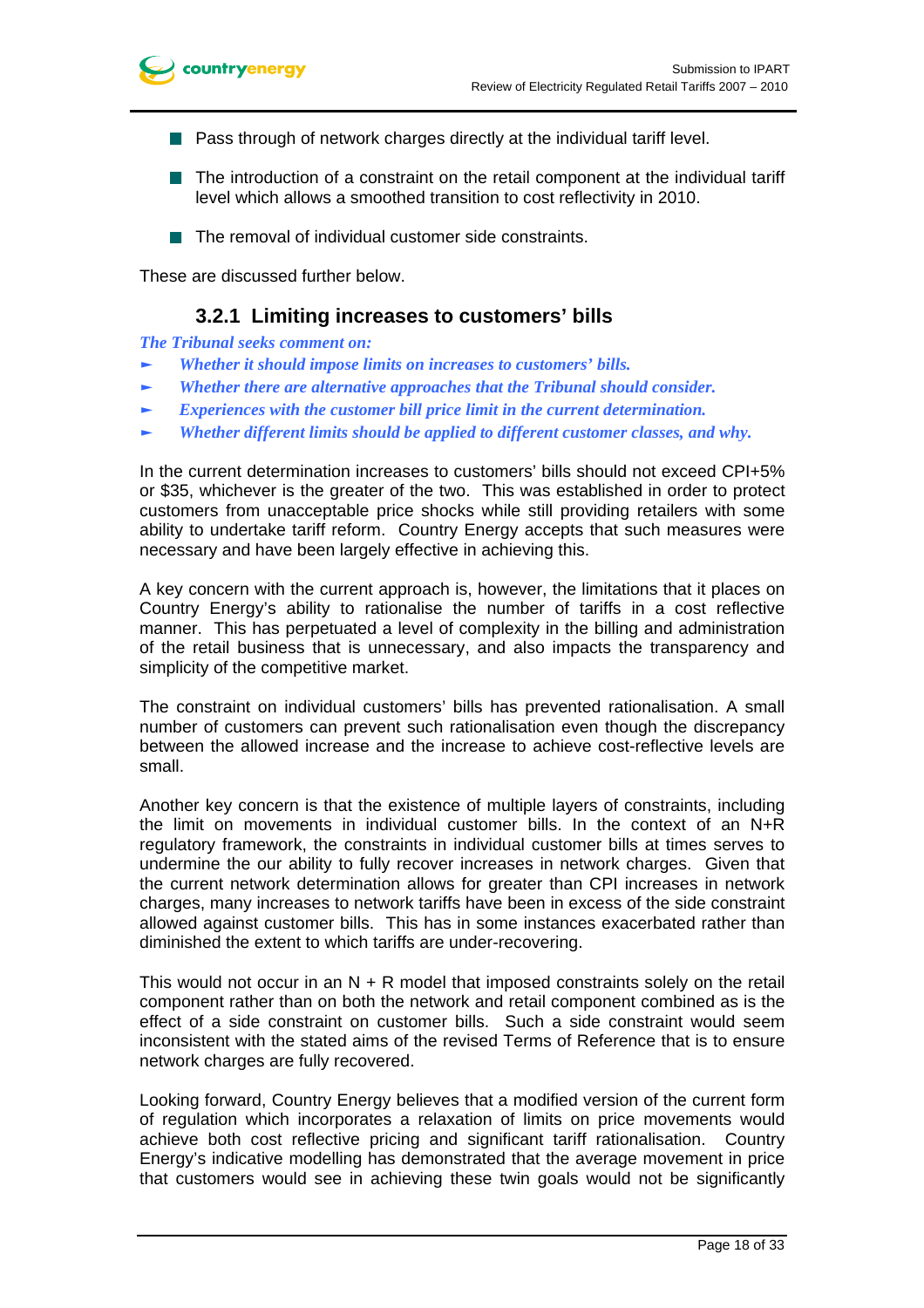greater than the constrained amounts currently allowed for the majority of tariff adjustments. This is also an important transitional step towards phasing out all retail price regulation.

Whilst there will be a need to manage the very few customers who are far below cost reflectivity, there is little need for such a protective constraint to be carried forward across the tariff base. In addition Country Energy's Country Support program provides customers with additional options to assist those facing short or long term periods of hardship.

Country Energy believes these arrangements are manageable and could be implemented in a way that would not cause serious customer concerns.

#### **Country Support**

Underpinning the argument for the ultimate aim of no regulation of retail prices, or full retail contestability, is a robust program for customers in hardship. *Country Support* is an initiative that focuses on assisting our customers in times of hardship, with long term payment solutions - not just short term fixes. Through the program we provide support during times of drought, unemployment, family changes, in fact, during any circumstances when hardship affects a customer.

Through *Country Support* Country Energy works with customers to tailor solutions to their individual needs. Developing a solution is a mutual process between the customer and Country Energy and is treated with the utmost confidentiality.

Country Energy has assisted more than 7,000 families and businesses experiencing financial hardship through *Country Support*. The establishment of the unique industry assistance program, *Country Support*, has seen a continued downward trend in the number of customers having their power disconnected, with disconnections reduced by 50 per cent. Just 0.47 per cent of Country Energy's 800,000 plus customers were disconnected for non payment in 2006.

*Country Support* offers help in accessing support and concessions, affordable payment plans, automatic payment channels such as Centrelink's Centrepay facility, energy efficiency advice and incentives to reduce repayments.

The underpinning focus of the *Country Support* program has been a commitment to work in partnership with individual customers and the broader community to design flexible and responsive account management solutions.

Country Support is not a 'one size fits all' program - each customer has a solution tailored to their needs. This program has been crucial to Country Energy's success in halving disconnections for non payment. Due to the persistence of the drought we have expanded the program to include Busiplan for small businesses and Farmplan for farming families which tailors payments to rural business income cycles.

Taking the next step in assisting customers to manage their accounts, Country Energy will soon introduce a project that will use internal indicators to identify customers in hardship, allowing the provision of early advice and assistance, even if it is just to identify what payment method may be the best option for them.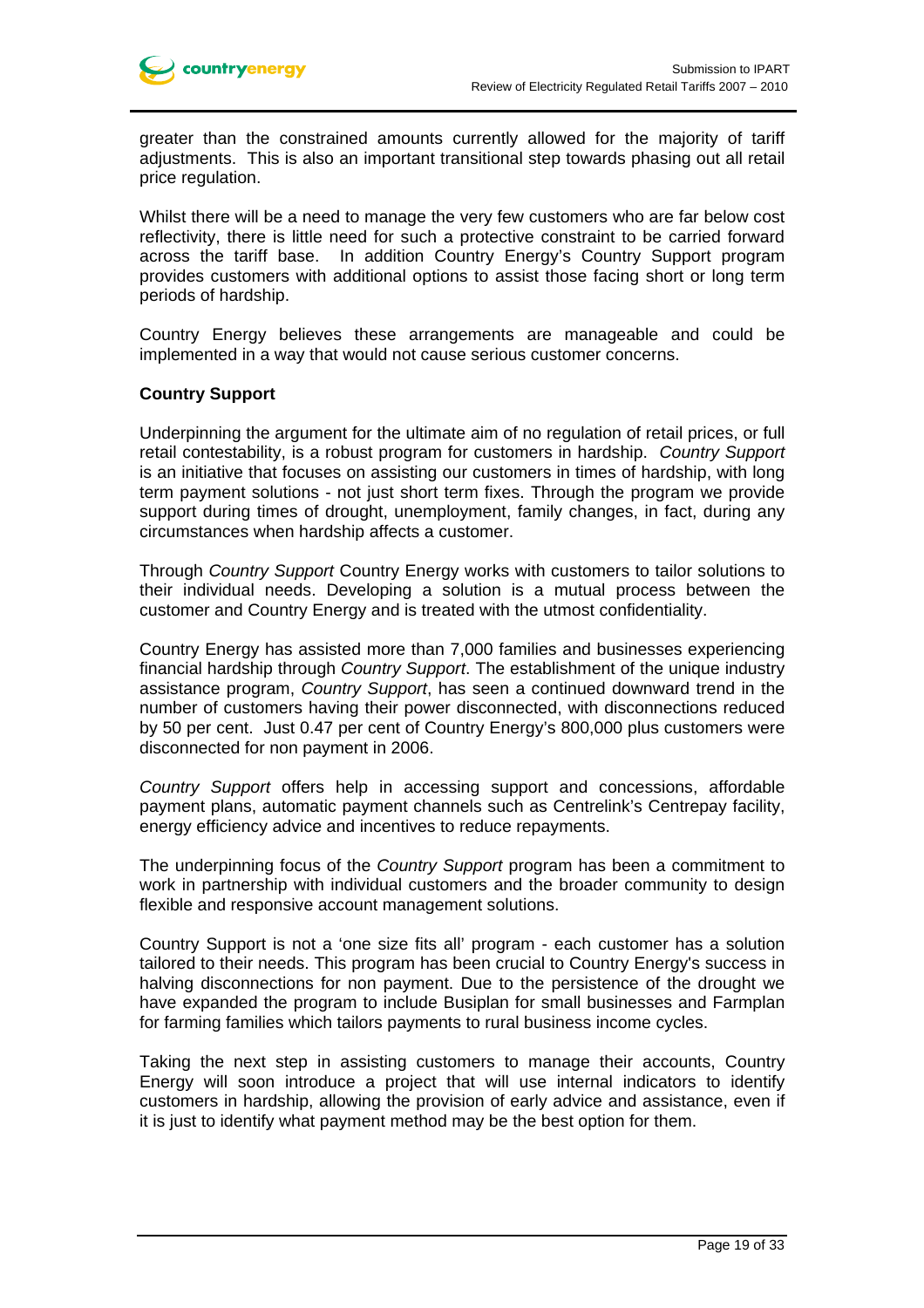

The success of Country Support is not only clearly evident in the reduced numbers of disconnections, but also a low level of complaints. Country Energy's approach to managing customers is working.

### **3.2.2 Limiting increases to individual tariffs**

*The Tribunal seeks comment on:* 

► *Whether it should impose limits on increases to individual tariffs.* 

Under the current determination, Country Energy reports on and considers some 300 individual retail prices. The current determination imposes no specific limits on price movements on individual tariffs however there is a requirement that tariffs below cost reflectivity must move towards target levels and those above must not increase or reduce below target levels. Country Energy's experience has shown that these strict movements towards target levels have impeded the ability to rationalise and restructure tariffs.

Country Energy believes that rather than each individual regulated retail price strictly adhering to a specific target level, that total target revenue be determined based on the existing N+R framework. For each standard retail supplier the total target revenue would be determined by the sum of each individual target level of each price. This approach would allow:

- $\blacksquare$  The ability for total revenue from tariffs to reach cost reflectivity;
- Rationalisation and restructuring without additional limits on tariff movements; and
- **Minimal change from the existing form of regulation.**

Standard retail suppliers have an incentive to ensure that each regulated retail price within the total regulated revenue is at cost reflective levels due to the inherent forces of competition. Tariffs that are priced significantly above cost reflective levels may be targeted by competitors, leaving the standard retail supplier with the remaining customers on tariffs below cost reflective levels.

Although Country Energy believes the existing requirement to move individual regulated retail prices to target tariffs should be removed and introduced at total regulated retail revenue, a limit on the total movement in each regulated retail price could be imposed.

Country Energy proposes changes in revenue of individual regulated retail prices should be limited in the form of the full pass through of the network component plus an increase for each tariff's retail component. Therefore, for each tariff the increase would be limited to the retail component for that price. This approach is not dissimilar to the current retail determination where the total estimated revenue from the retail component is limited to (1+CPI) X (1+R). Country Energy believes that this constraint is best placed at an individual price level rather than total retail component revenue.

Country Energy suggests that the constraint on regulated retail prices may be imposed as follows:

*A standard retail supplier must ensure that the total estimated revenue from the R component of each regulated retail price for a year commencing on a*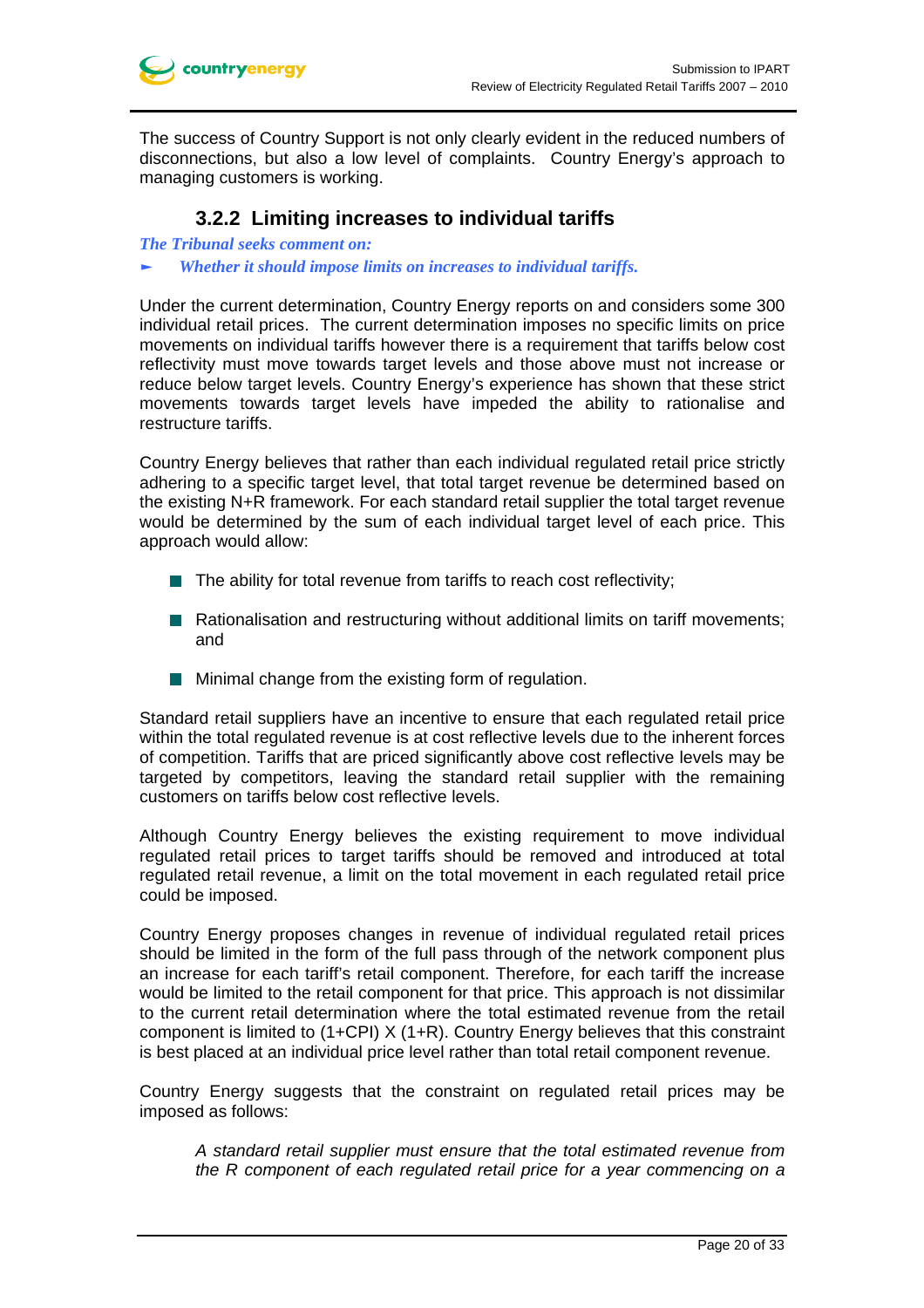*price change date does not exceed the total revenue from the R component of the revenue from the R component from that tariff in the year immediately preceding the price change by (1+CPI) X (1+R).* 

R would be set at a level which would allow:

- **Full cost reflectivity to be achieved by 2010.**
- Tariff restructuring and rationalisation within total target revenue by way of sufficient head room.
- ► *Whether there are alternative forms of price limits it should consider.*

Country Energy believes additional price limits will mitigate our ability to reach cost reflectivity. Therefore we do not believe further price limits should be considered other that those outlined above.

#### ► *Whether different limits should be applied to different tariffs or tranches of tariffs, and why.*

The current determination effectively imposes a control on all regulated retail prices in that the regulated retail revenue is compared to the target revenue for each individual price. Regulated retail prices above target levels must not increase in nominal terms and those that are below must be increased subject to price constraints.

The target price should be set at a level which reflects the underlying costs and be used to determine a price path, but individual regulated retail price changes should be determined by the retailer. The current approach effectively limits the level of rationalisation that can be achieved, due to the inability to change prices that are above target levels.

Country Energy gives preference to a form of regulation which provides scope to address tariff rationalisation and cost reflectivity issues. It should be at a retailer's discretion how increases to regulated retail prices are applied. As discussed above, it is in a retailer's best interest to reduce the number and level of under recovering prices, and to also address issues with over recovering prices.

# *3.3 Assessing the options*

*The Tribunal seeks comment on the most appropriate form of regulation, having regard to the terms of reference.* 

The primary purpose of a side constraint should be to minimise price shocks to consumers. However, large increases in costs can be detrimental to both standard retail suppliers and to retailers in the competitive market who may not be able to compete with artificially low regulated retail tariffs. Relaxation in limits on price movements should be considered.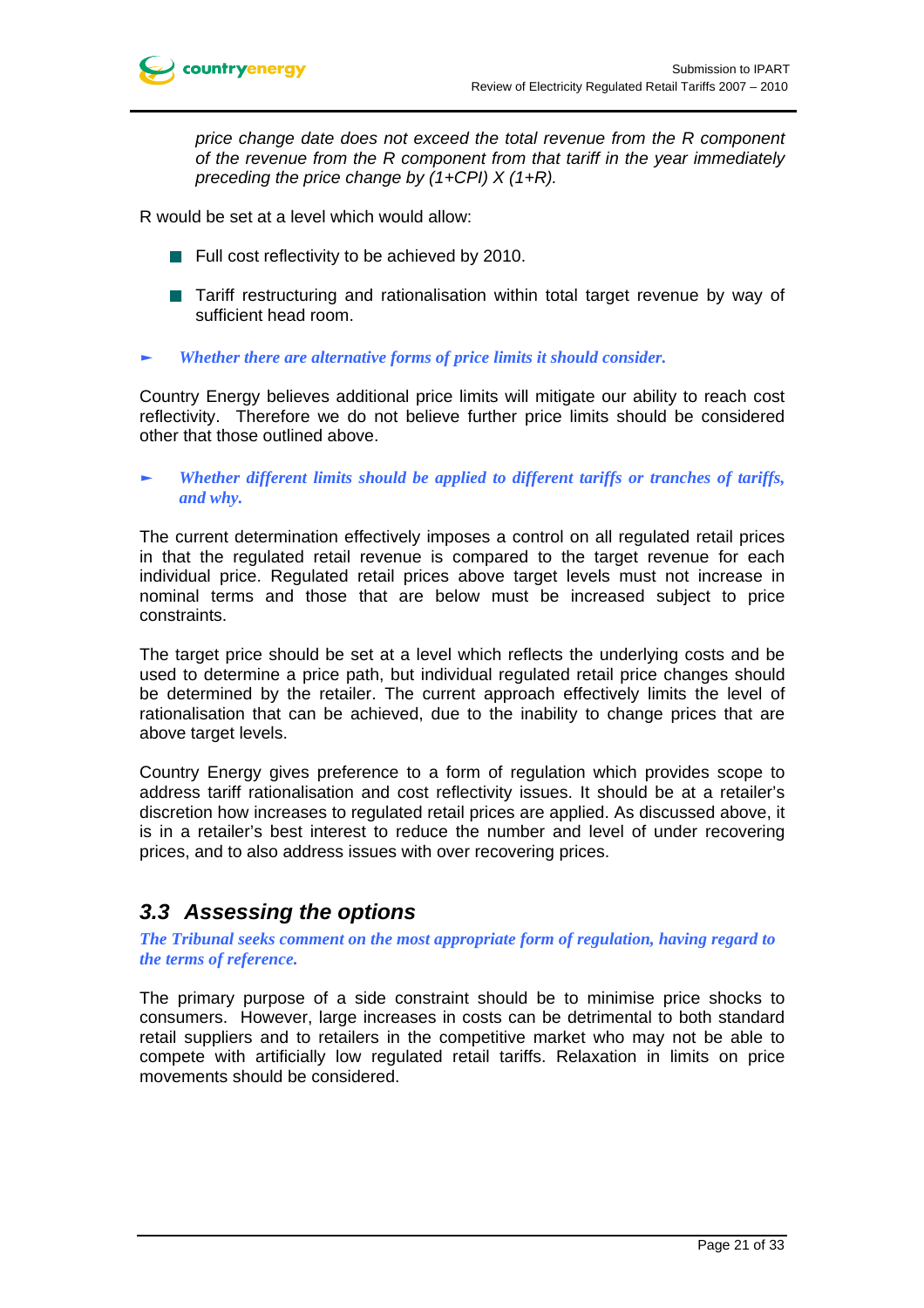

Country Energy believes that the form of regulation and limits in price movements proposed will deliver:

- A phased approach to reaching full cost reflectivity by 2010.
- The ability to restructure and rationalise prices on a more timely, but managed fashion.
- **Demonstrate the Tribunal's commitment to eventually phase out retail price** regulation.

Country Energy is of the view that significantly moving away from the current form of regulation would be counterproductive. We believe that our proposed form of regulation increases flexibility to allow the provision of cost reflectivity by 2010.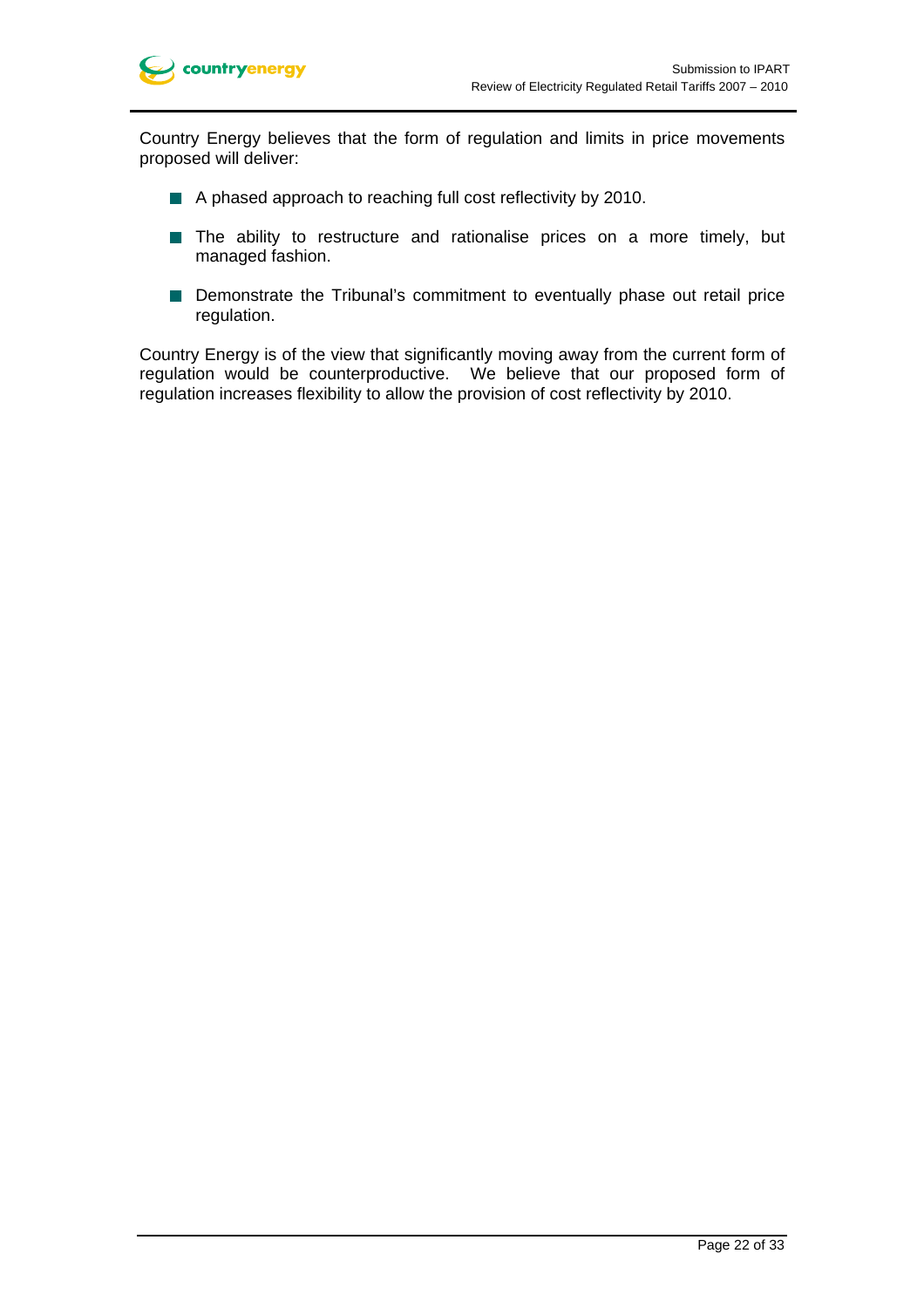# **4 COSTS TO BE RECOVERED**

*The Tribunal seeks views on the appropriate level for each of the relevant costs and on how the Tribunal should directly or indirectly consider that cost in determining regulated tariffs.* 

Country Energy has formed a view on the appropriate level for each of the costs mentioned in the issues paper and our view concerning the level, inclusions and exclusions, and volatility follow.

# *4.1 Long run marginal cost of electricity generation*

*The Tribunal seeks views on:* 

► *The appropriate level of LRMC to be included in regulated retail tariffs.* 

The regulated energy cost is currently based on the Long Run Marginal Cost (LRMC) and is annually indexed by CPI. Country Energy is not in a position to determine if the current long run marginal cost is appropriate, however we must have the ability to pass on increases in electricity purchases to customers. As discussed, increases in revenue are consistently below the increases seen in costs to the retail business.

It is important to note that the electricity purchase costs are the predominant contestable component of a retail price. The remaining costs components are either:

- $\blacksquare$  identical for all retailers, for example network and market charges; or
- closely related, for example gross margin and green energy costs.

Therefore it is important that the LRMC is not set too low, as much of the incentive for customer choice lies within the electricity purchase cost. The appropriate cost recovery for electricity purchases in principle should be based on not only the LRMC but also the wholesale risks involved for a retailer to trade in the competitive market. These risks include but are not limited to, regulatory risk, forecast risk, volume risk, credit risk and operational risk.

Additionally, investors in generation capacity need to be assured that Retail prices are cost reflective to give certainty to future upstream investments.

Country Energy will provide further comments once the Tribunal's consultants report is available.

► *How and whether the Tribunal should recognise projected future changes in net system load profiles and what these profiles are likely to look like in 2010.* 

Country Energy believes that our Net System Load Profile (NSLP) is likely to change during the course of the next regulatory period. This change is likely to be driven by the following factors:

- **Further changes in weather patterns which have shown to be unpredictable at Algebra** times.
- Increased penetration of air conditioners, as the cost of such appliances further reduces making the installation a more affordable option for many consumers.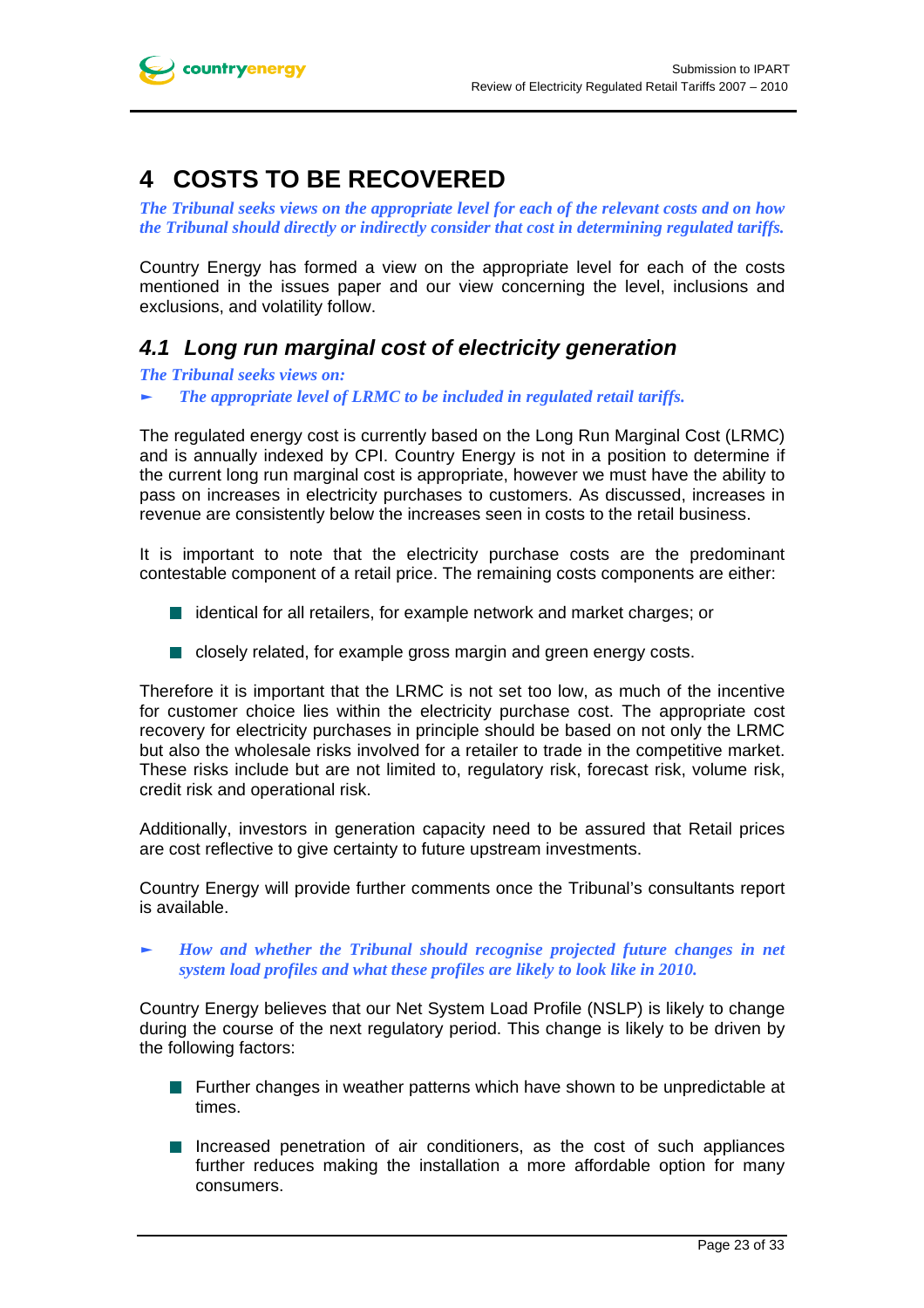As more interval metering is installed this potentially changes the shape of the NSLP considerably. We believe that this would increase our risk and drive up cost.

It is important that, if such a change happens, we are able to claim full pass through as per Section 4.10 to ensure cost reflectivity.

### *4.2 Hedging, risk management and transaction costs*

#### *The Tribunal seeks comments on:*

► *The appropriate level of hedging, risk management and transaction costs for inclusion in regulated retail tariffs.* 

Country Energy is of the view there will be increased load and price volatility to which they will be exposed during and after the roll off of the ETEF.

It is possible to evaluate the risk premium required by the standard retailers to compensate for the additional risk that they face and Country Energy looks forward to the report from the Tribunal's consultant in this area.

► *Whether the concepts of LRMC and hedging are compatible and how any relationships should be considered.* 

Country Energy is of the view that LRMC is not an appropriate measure to be included in the determination of the cost of electricity as the retailers face a market that is essentially reacting to short term changes and is based on the short term marginal cost. This is especially relevant given the stated aim to phase out retail price regulation.

► *Whether the Tribunal should consider hedging costs against the pool price or only allow costs for hedging above the LRMC estimate.* 

LRMC has little bearing on the market other than to give a view of whether or not new generation is viable. We believe that the only meaningful measure in predicting the cost of electricity is to relate it to the hedging costs against the pool price, not the LRMC.

► *Retailers' experience in hedging load for customers less than 160MWh per annum in NSW and hedging in other relevant markets* 

Country Energy has experience in hedging load for customers less than 160MwH per annum in several jurisdictions. We are willing to share our experience in NSW and other jurisdictions on a confidential basis. We believe that it is important that the determination ensures the recognition of the forecasting risk inherent with customers less than 160MwH per annum.

What impact the phasing out of the ETEF is likely to have on hedging and risk *management costs over the determination period.* 

Country Energy is of the view there will be increased load and price volatility to which we will be exposed to during and after the phasing out of the ETEF. With the additional load to be hedged during the phasing out of ETEF, we expect the cost of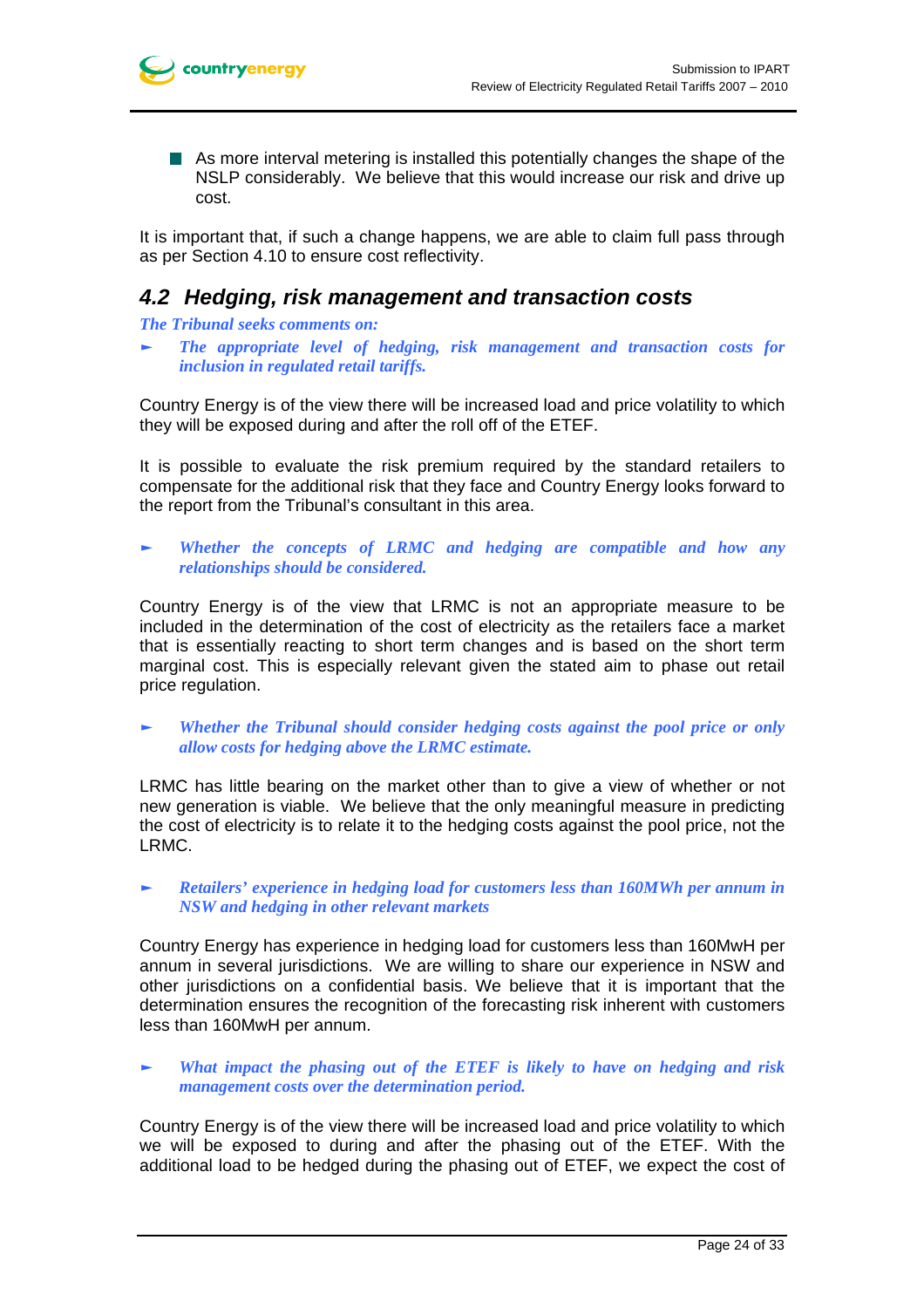electricity including hedging, risk management and transaction cost to rise, for the following reasons:

- Generators traditionally do not hedge to their full capacity. Increasing demand in NSW without the introduction of additional capacity will work to reduce liquidity in the wholesale contract market.
- The removal of the ETEF will increase the demand by retailers for hedging products. We believe the availability of hedging will shrink and prices will increase.
- The use of market hedging products by standard retailers as opposed to the ETEF will lead to an increased exposure for the retailers to load and price volatility. Retailers must be compensated for the increased load and price volatility to which they will be exposed post the ETEF.

### *4.3 Mass market new entrant retail operating costs*

*The Tribunal seeks comments on:* 

► *The appropriate level of mass market new entrant retail operating costs for inclusion in regulated retail tariffs.* 

Country Energy believes the appropriate level of mass market new entrant retail operating costs to be included in regulated retail tariffs should include as a minimum the key components of regulated retail operating costs. These would essentially not differ from that of an established new entrant retailer. In addition appropriate operating costs for a new entrant retailer should also include as a minimum acquisition, marketing and customer transfer costs.

The key components of regulated retail operating costs are:

- Costs associated with operating call centres and customer centres, including customer care systems;
- **Billing, revenue collection and credit control systems;**
- $\blacksquare$  Provision for bad debt and debt management;
- **Marketing and advertising, including regional sponsorships;**
- **Information systems;**
- Regulatory compliance;
- **Finance and Energy Trading costs;**
- Corporate costs and overheads, including administration, legal services and human resources; and
- Complaint management.

The costs facing a new entrant will differ depending on the new entrant's experience in the energy industry and the maturity of its systems to add significant business for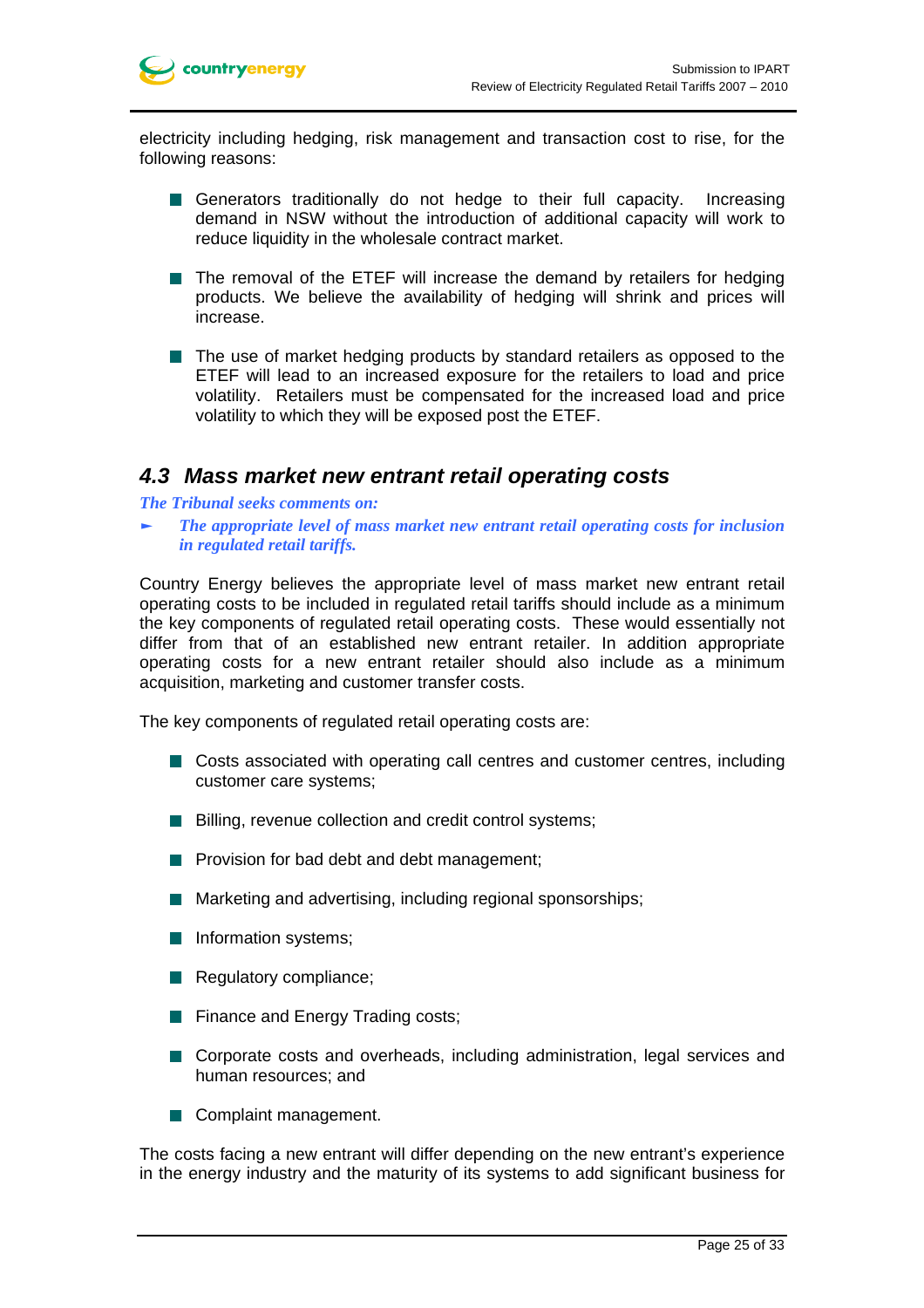marginal, rather than fully absorbed cost. If the new entrant was a significant energy player in another State of Australia with similar products to offer, their cost of entry into the NSW mass market would be lower when compared to someone new to the energy industry.

Considering the above, Country Energy believes that the definition of the mass market new entrant is the key to the expected level of retail operating costs that will be incurred entering the NSW market. Country Energy believes there are already companies of the scale that could, if competitive, absorb a significant part of the NSW energy market. It is this size and shape of company that should be used to gauge the appropriate level of regulated retail operating cost.

The costs predicted to be incurred would be marginal insofar as the entrant would not need to build new IT systems, but their existing systems would need to be changed to account for any differing requirements in the NSW jurisdiction.

However the cost of acquiring customers will essentially not differ between new entrant retailers of similar scales. Country Energy, based on its experiences as a national retailer operating in a number of jurisdictions, has identified the following costs as those essential to be identified as incremental operating costs of a new entrant retailer actively participating in the deregulated energy market:

### **Acquisition**

The cost of acquisition involves the process involved in communicating and inviting the customer to join Country Energy. Acquisition costs typically include advertising and marketing, proactive call-centre communications, direct mail and the employment of third party door to door companies.

### **Enrolment**

Enrolment costs relate to "processing" an acquired customer through market and internal systems enabling the commencement of billing on an ongoing basis. These costs generally occur very early in the customer life cycle, and include the establishment of the customer in retail marketing systems, the transfer of the customer through NEMMCO's Market Settlements and Transfer System (MSATS) and the establishment of the customer in the customer billing and information system.

### **Serve**

The cost to serve a customer who has signed a negotiated contract revolve around the cost of the processes and collateral involved in serving customers, to a base level of expectation on an ongoing basis.

### **Retain**

The cost to retain customers is also an important part of new entrant retail operating costs. Once a customer has been acquired on a fixed contract, the expiration of this contract eventuates at some point of the customer life cycle. There are further costs associated with the retention of customers once acquired and can not be ignored when assessing the operating costs of a new entrant retailer.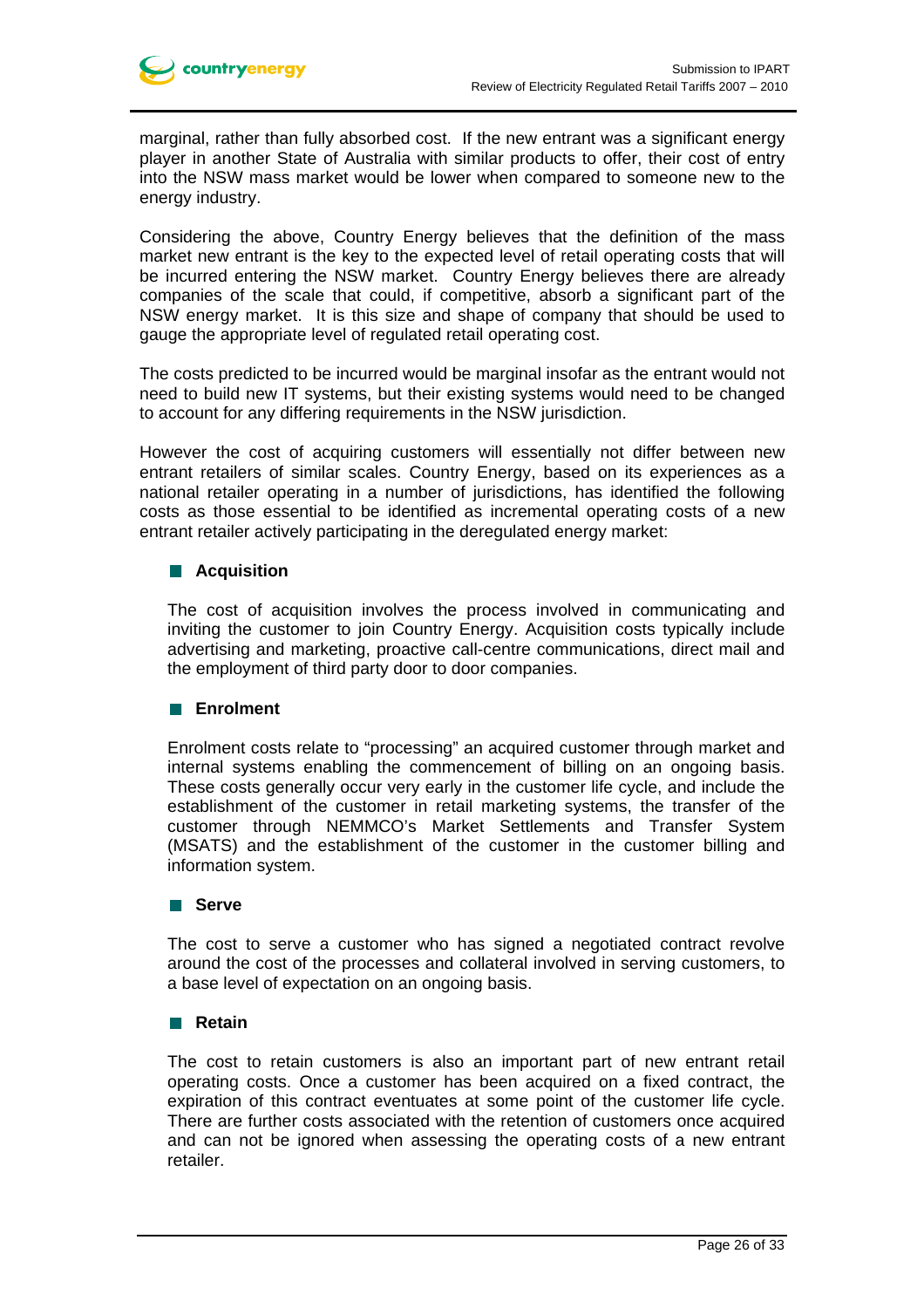#### **Lose**

The cost to lose a customer is an important part of new entrant retail operating costs. These costs cover the processes involved in processing customers which have chosen to sign a contract with a different retailer. These costs would incorporate costs associated with the transfer of customers through MSATS and the decommissioning of the customer in the customer billing and information system.

► *The experience of mass market new entrant retailers, both in NSW and other relevant markets.* 

Country Energy has extensive experience in all jurisdictions where Full Retail Competition has been introduced and will provide this detail in a separate submission to the Tribunal due to the commercially sensitive nature of the information.

### *4.4 Mass market new entrant retail margin*

*The Tribunal seeks views on the appropriate mass market new entrant retail margin to be included in regulated retail tariffs.* 

NSW retailers, under the current determination, are allowed the lowest net retail margin of regulated tariffs in Australia. At 2 percent, the net margin is unlikely to encourage a new entrant in gaining a foothold in the NSW market when risk and the need for a viable return on capital are considered.

We are modelling various levels of retail operating margin to recommend the level that a bona fide long term new entrant would require, and look forward to the report of the Tribunals consultant on this matter.

## *4.5 Network charges*

*The Tribunal seeks views on how best to ensure that network charges are fully recovered by retailers.* 

In the past there has been a disconnect between the allowable network increases passed through to the retail business and the increases that the retail business are able to pass through to the customer. This disconnect means that retail has not always been able to fully pass through network price changes.

The effect of the inability to pass through network charges, which at times are CPI plus increases, negatively impacts the gross margin. If this trend continues, coupled with the current side constraints, the retail component will be eroded due to the inability to pass through this uncontrollable cost. This also increases the gap between target and actual prices.

Although the target tariff effectively allows direct pass through of these costs, larger increases in the network component rarely translates to an equivalent increase in the regulated retail tariff. Ultimately, this has an impact on customer choice, as the incentive for a customer to enter the competitive market gradually diminishes as the retail margin is squeezed.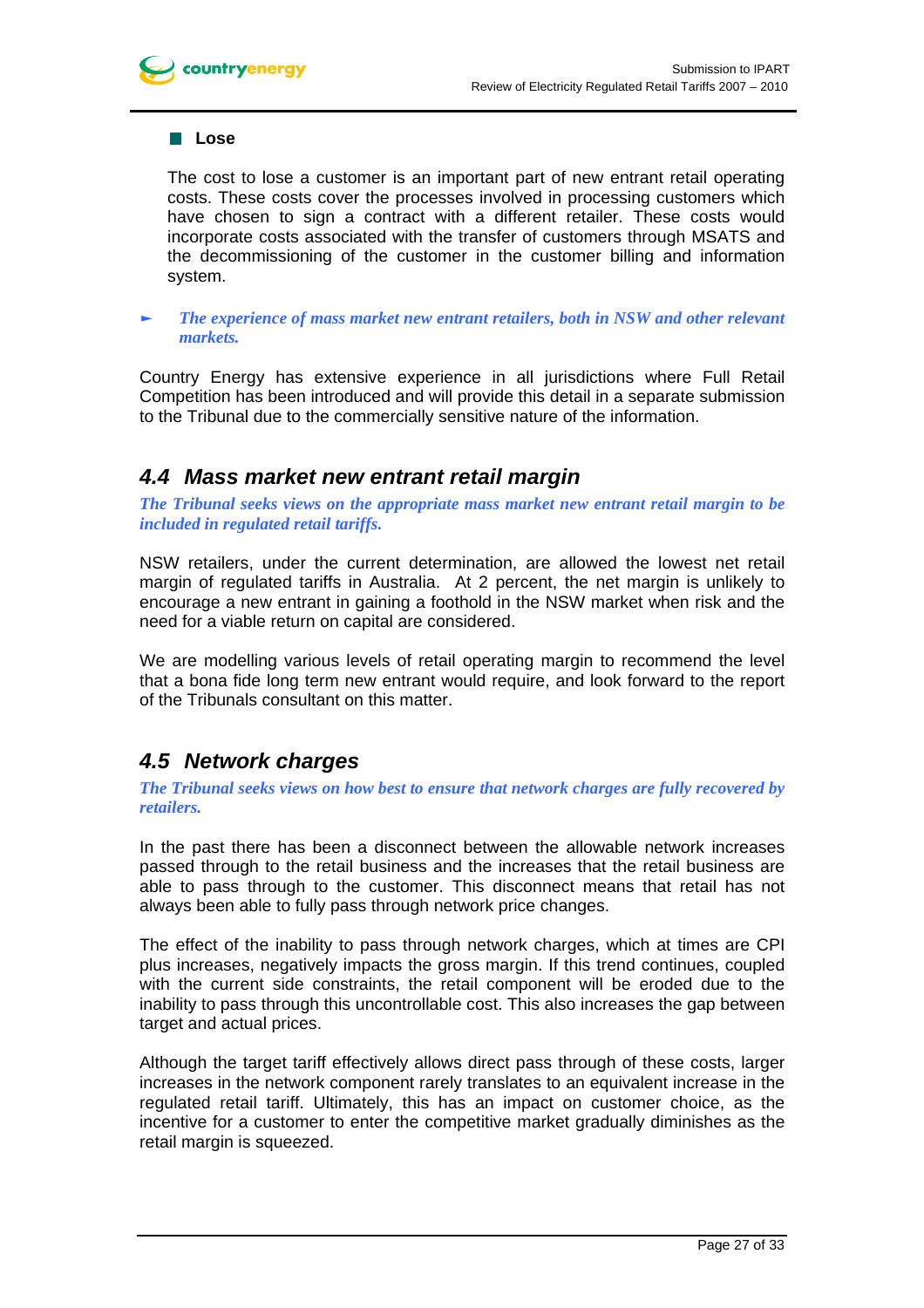Over time this situation would be exacerbated further if greater than CPI increases are consistently seen in network prices. This is due to the ability of retailers to pass through network increases in the competitive market

Network price increases last year have absorbed by far the bulk of the price increase allowed due to side constraints, leaving only a 1.8 percent increase in the total retail component revenue which is well below the levels allowed in the determination. The limited ability to pass through network increases has resulted from the multiple levels of price control which has inhibited at times the attainment of cost reflectivity for Country Energy's regulated retail tariffs.

### *4.6 Cost of compliance with green energy obligations*

*The Tribunal seeks comment from stakeholders on the appropriate allowance for such costs and how they might change during the course of the determination.* 

Retail licence holders that operate in NSW are required to comply with two key environmental requirements. These include the NSW Governments Greenhouse Gas Abatement Scheme and Federal Governments Mandatory Renewable Energy Target.

In response to these environmental obligations, Country Energy has developed Board approved compliance policies that reinforce our commitment to address greenhouse issues and has recommendations that every endeavour will be made to meet the target imposed by each scheme. Green energy obligations pose a significant financial and administrative cost on Country Energy and our efforts are constrained by the availability and cost of energy sources. These environmental obligations are elaborated on further below.

### **Compliance with Greenhouse schemes**

The NSW Greenhouse Gas Abatement Scheme commenced on 1 January 2003. The Scheme currently has targets in place until 2012. The benchmark for 2003 was set at 8.65 tonnes of carbon dioxide equivalent (CO2-e) per capita. Annual targets follow a linear path to achieve the benchmark of 7.27 CO2-e per capita in 2007. The target will be maintained at that level until 2012.

A penalty is imposed on retailers, based on the excess of their greenhouse gas emissions above their greenhouse gas target for each year. In 2007 this penalty is forecast to be \$17 and ramping up towards \$19.50 in 2010 at post tax penalty rates.

The Federal Governments Mandatory Renewable Energy Target places a legal liability on wholesale purchasers of electricity to proportionately contribute towards the generation of an additional 9,500 GWh of renewable energy by 2010.

Where a liable entity does not have enough certificates to surrender, the participant will have to pay a Renewable Energy Shortfall Charge. This charge is calculated by multiplying the liable entity's Renewable Energy Certificates (RECs) shortfall for the year, by the rate of charge specified under the Renewable Charge Act. During the determination period this penalty will be \$57 per Renewable Energy Certificate shortfall and is not indexed.

There is a tremendous amount of uncertainty in the market for participants in trying to comply with these scheme requirements. These uncertainties relate to: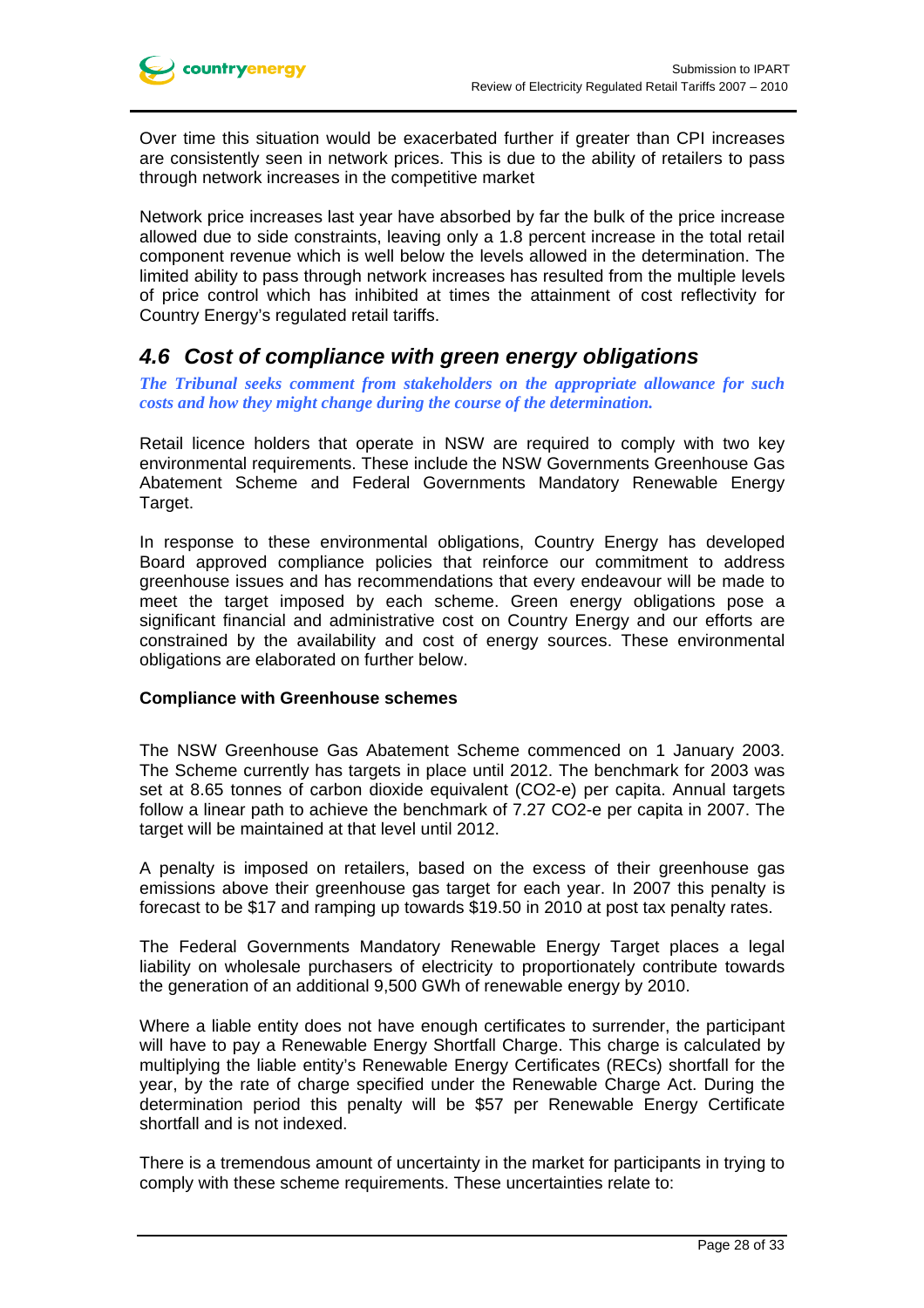

- Complex Interaction with state based schemes
- **Extensions, reviews of existing scheme structures and the introduction of new** schemes
- $\blacksquare$  Rule changes affecting compliance
- Ascertaining which projects will be available to meet future supply
- Ascertaining how an emissions trading scheme will interact with existing schemes; and
- $\blacksquare$  The sensitivity of the Compliance Formulas
- $\blacksquare$  The lack of a robust market around the trading of renewable instruments

The uncertainty associated with compliance means that Retailers will need to recover post tax penalty rates in order to ensure effective passthrough of green costs. Critical to the potential effectiveness and efficiency of any and all climate change policy options is cost reflectivity in the energy market.

End-users must receive the carbon signal created by a policy option to the fullest extent possible (in order that demand side management and fuel substitution can take effect). In an ideal market there would be no retail price regulation and therefore market forces would make the most of a carbon signal eliminating any concerns about appropriate pass through.

### *4.7 Retailer NEM fees*

*The Tribunal seeks comment from stakeholders on the appropriate allowance for retailer NEM fees, and on whether these fees are expected to change significantly from their current levels.* 

Country Energy does not foresee any significant changes in the operation of the National Electricity Market (NEM) that would require a change in the existing allowance for retailer NEM fees. Country Energy would expect that existing fees could be indexed in line with inflation.

## *4.8 Energy losses*

*The Tribunal seeks comment on the appropriate allowances to account for energy losses in supplying electricity.* 

To ensure tariffs reach cost reflective levels, it is important that any allowance for losses is reflective of actual losses. The target retail component should initially be set reflective of underlying costs, however if at the time of price change an increase in losses occurs, retailers should have the ability to recover these unforseen increases not only in losses but also other key components of the retail tariff.

In addition, losses do not only form an important part of the retail component in terms of electricity purchases but are also important components of market fees and green compliance costs. The target retail tariff is applied to consumption excluding losses,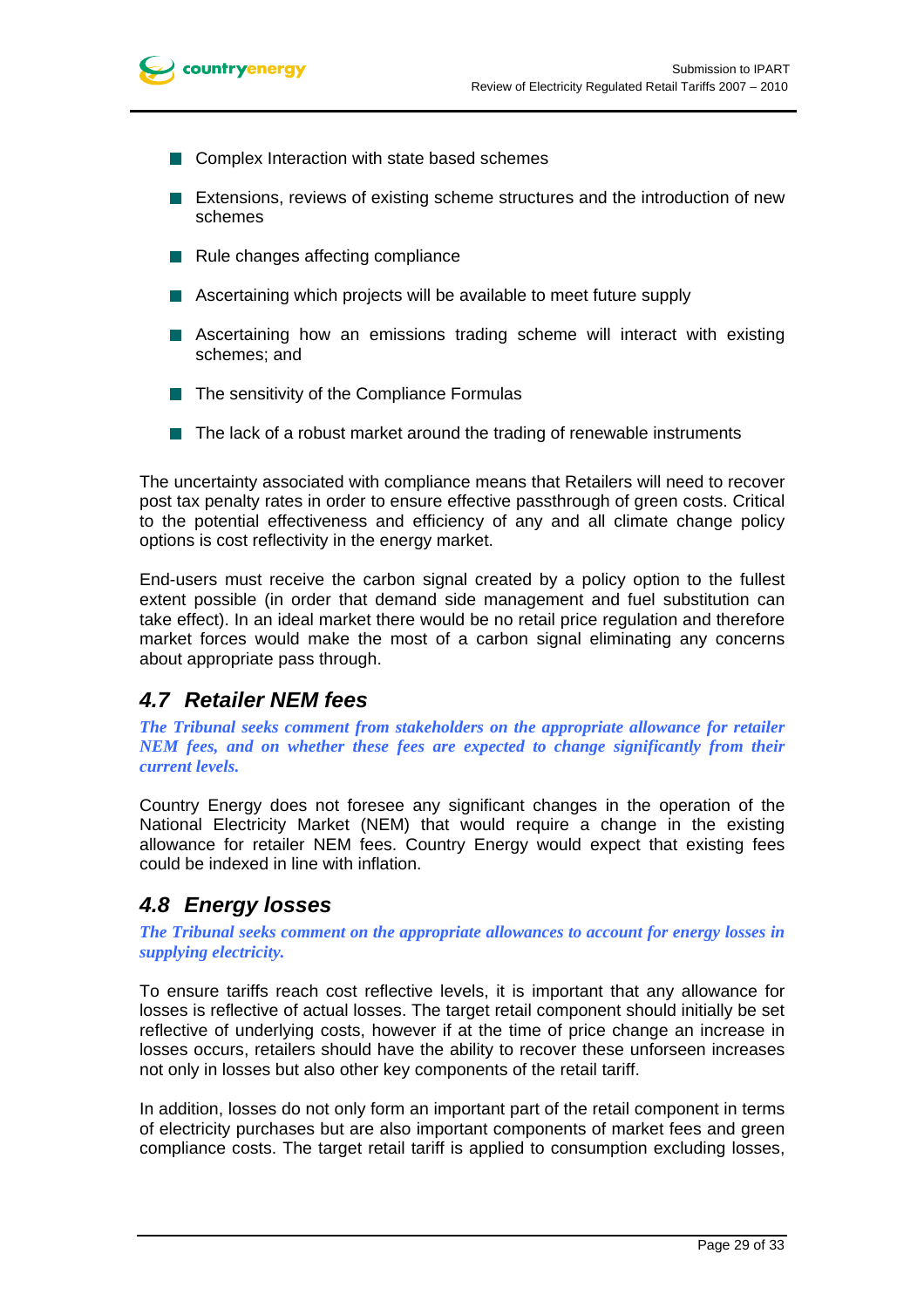

therefore an allowance for green energy obligations and market fees should also include:

- an allowance for distribution losses on market fees. These charges are imposed on retailers at the transmission node, therefore any allowance for market fees should also include distribution losses; and
- **Mandatory schemes such as the Commonwealth Mandatory Renewable** Energy Target and the NSW greenhouse gas abatement scheme define a certain level of compliance in relation to retail suppliers' total purchases. Therefore an allowance for the product of distribution losses and transmission losses should be included in addition to green compliance costs.

## *4.9 Optional Green Power component to all new (or moving) residential tariffs*

*The Tribunal seeks comment on the most appropriate way to account for the requirement of energy retailers to offer a 10 per cent Green Power component to all new (or moving) residential tariffs.* 

The current determination does not regulate green power and Country Energy believes that this principle should remain. It is, however, important for the new determination to recognise that the recovery of costs associated with the implementation and ongoing running of the proposal should be allowed.

Country Energy believes the implementation of the proposal, will increase costs related to the requirement that customers must opt out of green power, rather than the current opt in arrangements.

### *4.10 Mechanism to capture costs of new schemes*

*The Tribunal seeks views on:* 

#### *The appropriate form of the mechanism that should be included.*

Country Energy is of the view that a mechanism should be available, not only to capture the costs of new schemes, but also to enable retailers to recoup or repay major movements in the cost base of the regulated price calculation. In a competitive market these changes would be passed through to consumers in a timely manner thus providing the right demand signals.

As the retailers are no longer protected by the ETEF from price shocks in the supply cost of electricity, an unseen major movement in the cost of electricity will need to be recouped at a rate higher than the LRMC to mitigate the impact during a current year, rather than in preparation for the next year. If not consumers would be protected from the price impact for a time which could easily lead to decisions by consumers contrary to the intentions of the Government.

It is expected that this mechanism would form part of the annual reviews of the Determination, but if material, would allow for recouping of significant matters during the year in question.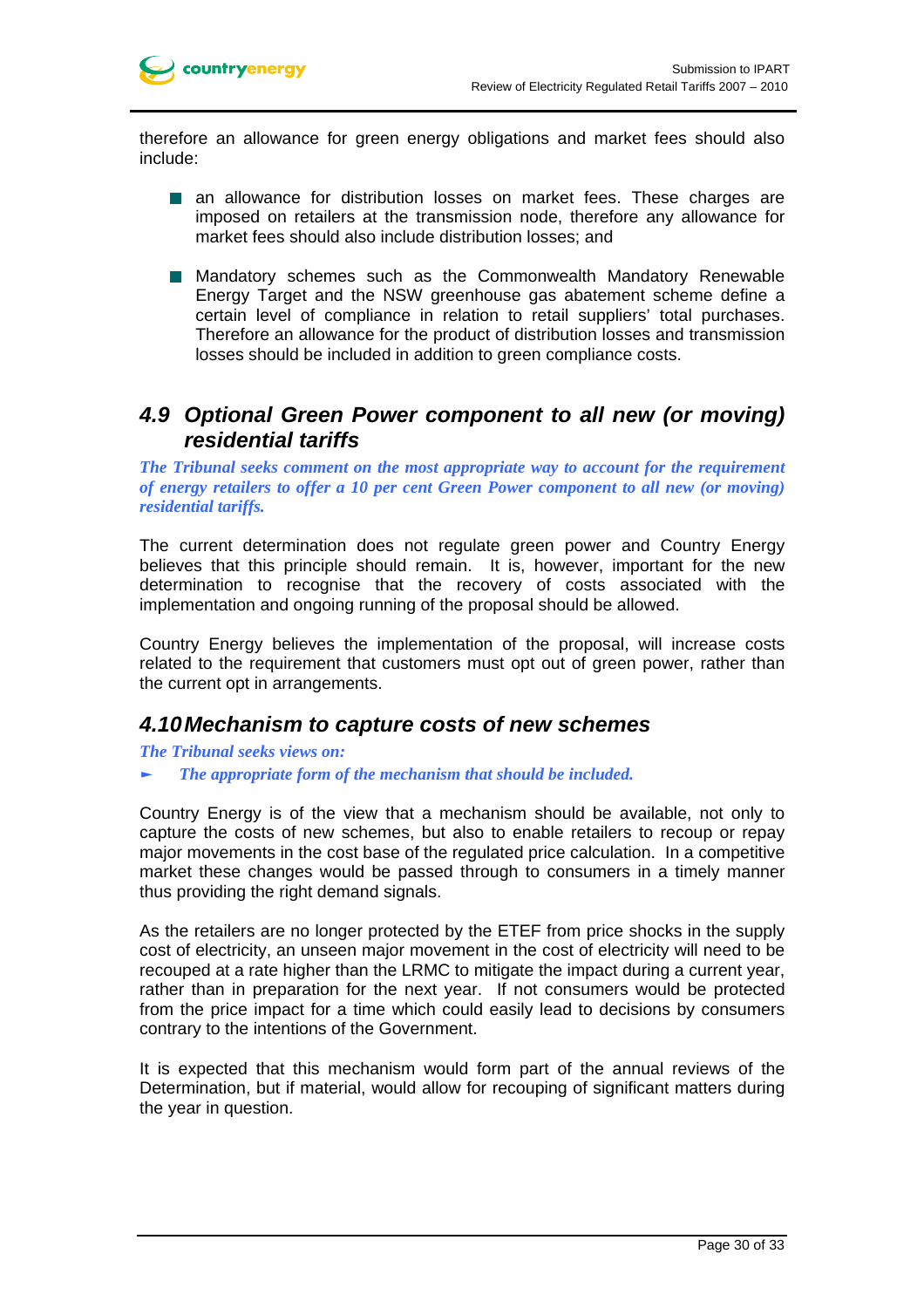

#### ► *Whether 'material' should be defined in terms of a particular threshold.*

Country Energy believes that to avoid complexity and unreasonable effort both on the part of the retailers and the Tribunal that "material" should be defined. This mechanism should only be invoked under extenuating circumstance, not as a normal part of the review process.

Country Energy is of the view that whilst the mechanism should focus on the impact of new schemes, the probability of significant change to assumptions concerning the cost of electricity (green or black) is high when considering the roll off of the ETEF and other aspects of the electricity market. Country Energy supports the ability to pass through these increases or incorporate them into the calculation of the annual increases that flow from the determination.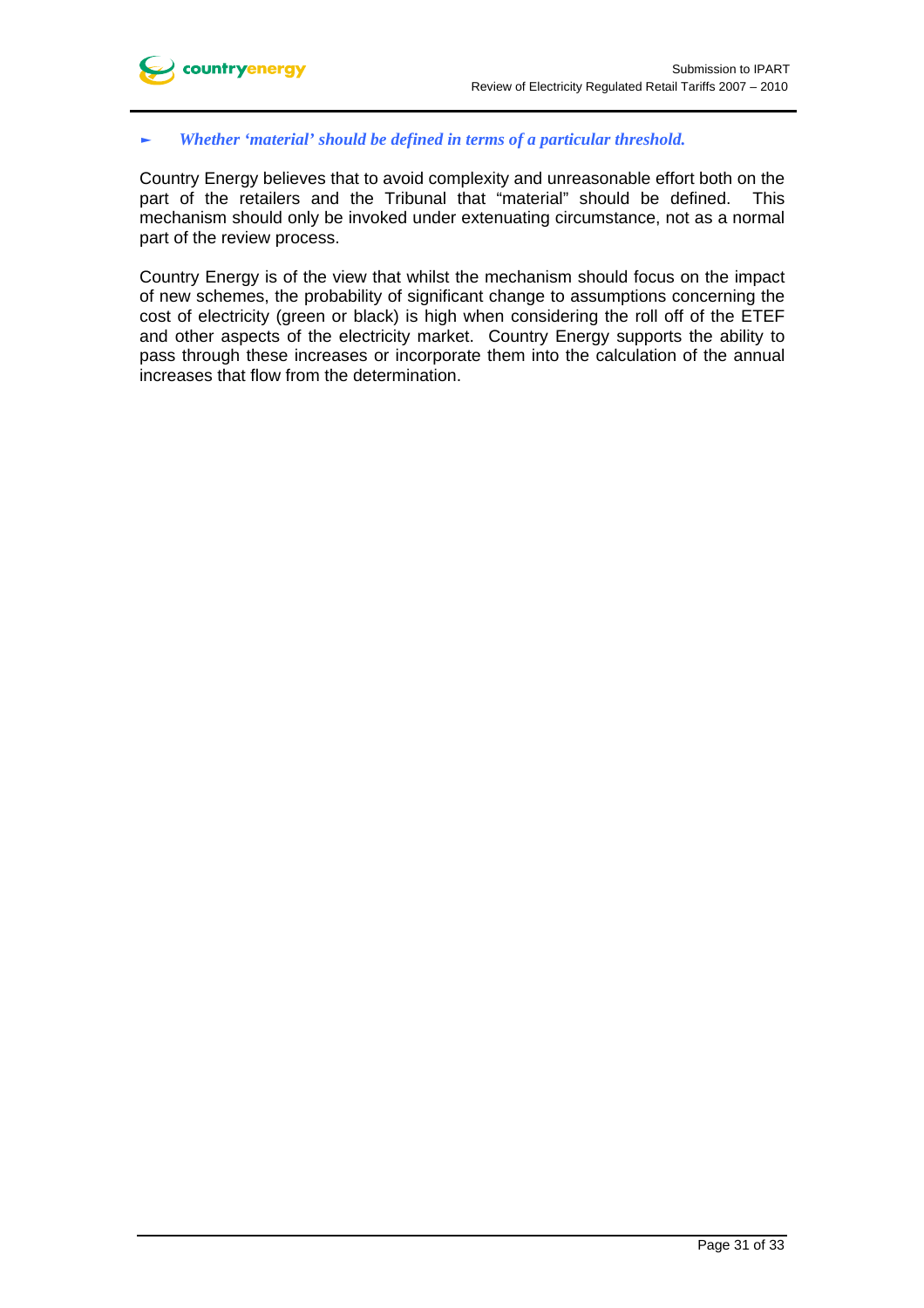# **5 MISCELLANEOUS CHARGES**

# *5.1 Security deposits*

*The Tribunal invites views on the appropriate level for security deposits, and on the circumstances in which a security deposit may be collected and refunded.* 

Country Energy believes that the current arrangements for the collection and refunding of security deposits in New South Wales are appropriate. These should be carried forward into the new determination period unchanged.

# *5.2 Late payment fees*

*The Tribunal invites views on the appropriate level for the late payment fee and information on the costs incurred by retailers where a customer does not pay a bill by the due date.* 

Although Country Energy does not currently charge the late payment fees, from a cost reflectivity perspective current allowances for charging late fees for late electricity accounts are in Country Energy's opinion too rigid and should be amended to reflect the more flexible arrangements allowed for in the Victorian and South Australian markets.

Under these arrangements, retailers can charge fair and reasonable amounts in relation to costs incurred as a result of late payments. This is an area that enables retailers to vary the price/service offering that they present to customers and should therefore be an element of any truly competitive retail market. In areas where competition is deficient in constraining the price charged for late payment, the regulator still has the ability to deem any charge unfair and not a reasonable reflection of the costs incurred. Thus Country Energy sees no reason why an approach of this type could not be applied in New South Wales.

# *5.3 Dishonoured bank cheque fees*

*The Tribunal invites views on the level of the dishonoured bank cheque fee.*

Country Energy supports the approach that exists currently for a dishonoured cheque fee, i.e. a retailer can charge two times the regular GST-exclusive fee charged by the bank or other financial institution to which the cheque is presented. However, given that the use of cheques for payment are in relative decline while payment via direct debit has increased significantly, Country Energy feels that it is only appropriate that similar charges are allowed to be levied for direct debit dishonours.

The charging for dishonoured payments to customers is allowable in Victoria and South Australia, at the rate incurred by the retailer. We feel that there are additional charges incurred upon dishonoured payments, including the cancelling and reestablishment of direct debit plans, customer contact and mail outs. These should also be reflected in the allowed rate. As such, we would argue that a similar approach to that argued for above in relation to late payments is provided for in the forthcoming determination, that is, retailers are allowed to levy the fee at a fair and reasonable amount in relation to the costs incurred.